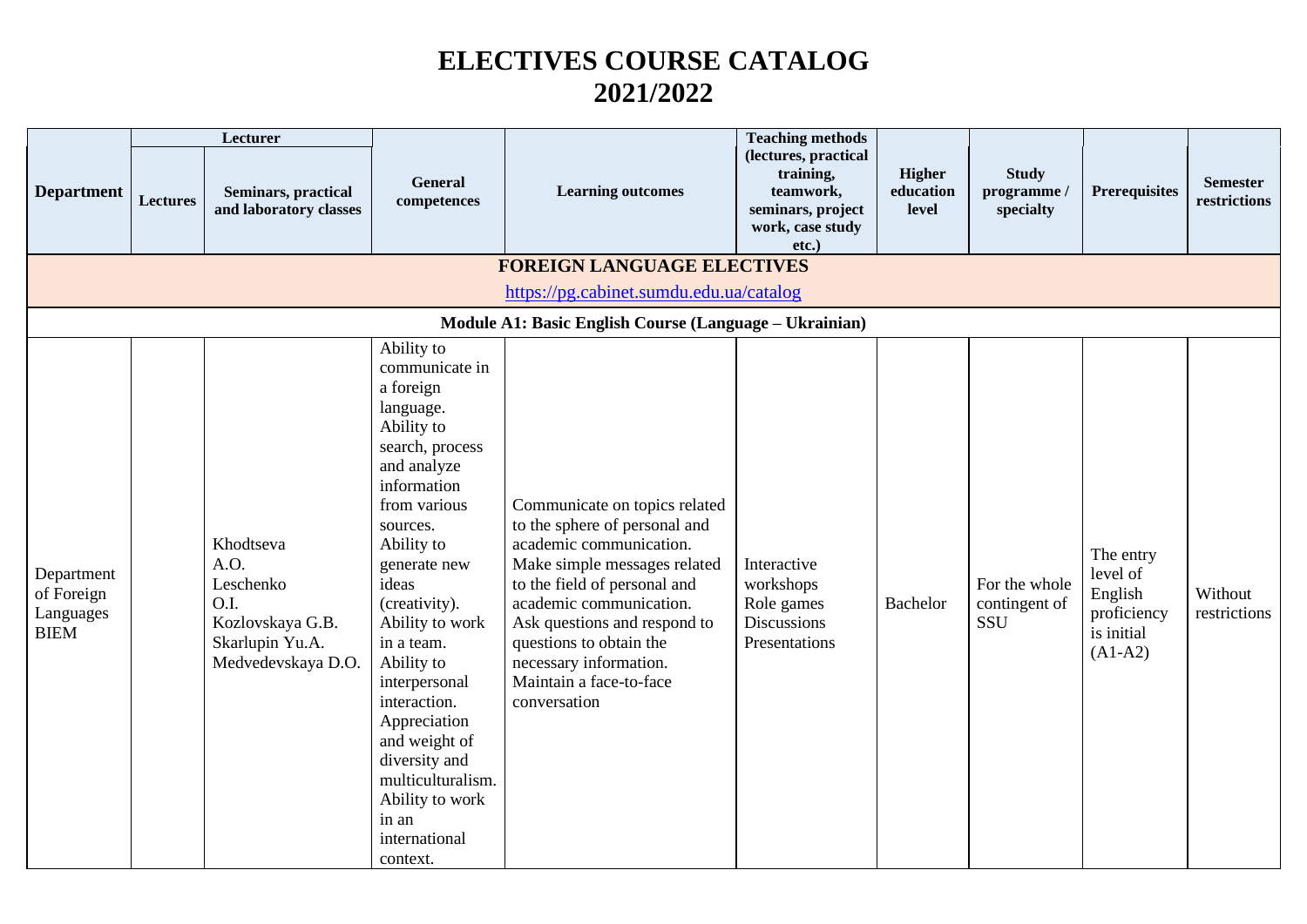|                                                      |                 | Lecturer                                                                                    |                                                                                                                                                                                                                                                                                                                                                                                                                                                                   |                                                                                                                                                                                                                                                                                                                                                                                                                                                                   | <b>Teaching methods</b>                                                                             |                                     |                                        |                                                                            |                                 |
|------------------------------------------------------|-----------------|---------------------------------------------------------------------------------------------|-------------------------------------------------------------------------------------------------------------------------------------------------------------------------------------------------------------------------------------------------------------------------------------------------------------------------------------------------------------------------------------------------------------------------------------------------------------------|-------------------------------------------------------------------------------------------------------------------------------------------------------------------------------------------------------------------------------------------------------------------------------------------------------------------------------------------------------------------------------------------------------------------------------------------------------------------|-----------------------------------------------------------------------------------------------------|-------------------------------------|----------------------------------------|----------------------------------------------------------------------------|---------------------------------|
| <b>Department</b>                                    | <b>Lectures</b> | Seminars, practical<br>and laboratory classes                                               | General<br>competences                                                                                                                                                                                                                                                                                                                                                                                                                                            | <b>Learning outcomes</b>                                                                                                                                                                                                                                                                                                                                                                                                                                          | (lectures, practical<br>training,<br>teamwork,<br>seminars, project<br>work, case study<br>$etc.$ ) | <b>Higher</b><br>education<br>level | <b>Study</b><br>programme<br>specialty | <b>Prerequisites</b>                                                       | <b>Semester</b><br>restrictions |
|                                                      |                 |                                                                                             | Ability to act<br>based on ethical<br>considerations<br>(motives)                                                                                                                                                                                                                                                                                                                                                                                                 |                                                                                                                                                                                                                                                                                                                                                                                                                                                                   |                                                                                                     |                                     |                                        |                                                                            |                                 |
|                                                      |                 |                                                                                             |                                                                                                                                                                                                                                                                                                                                                                                                                                                                   | Module A2: Communicative Grammar of Business English (Language - Ukrainian)                                                                                                                                                                                                                                                                                                                                                                                       |                                                                                                     |                                     |                                        |                                                                            |                                 |
| Department<br>of Foreign<br>Languages<br><b>BIEM</b> |                 | Leshchenko O.I.<br>Khodtseva A.O.<br>Turchina T.V.<br>Skarlupin Yu.A.<br>Medvedevskaya D.O. | Ability to<br>communicate in<br>a foreign<br>language.<br>Ability to<br>search, process<br>and analyze<br>information<br>from various<br>sources.<br>Ability to<br>generate new<br>ideas<br>(creativity).<br>Ability to work<br>in a team.<br>Ability to<br>interpersonal<br>interaction.<br>Appreciation<br>and respect for<br>diversity and<br>multiculturalism.<br>Ability to work<br>in an<br>international<br>context.<br>Ability to act<br>based on ethical | To determine the expediency,<br>typicality, and peculiarities of<br>using a wide range of<br>grammatical structures and<br>phenomena during oral and<br>written interaction within the<br>business context.<br>Correctly and confidently use<br>grammatical and lexical<br>structures necessary for<br>flexible and accurate<br>expression of relevant<br>functions and ideas in oral and<br>written forms in specific<br>situations of business<br>communication | Interactive<br>workshops<br>Role games<br>Problem classes<br>Project work                           | <b>Bachelor</b>                     | For the whole<br>contingent of<br>SSU  | The entry<br>level of<br>English<br>proficiency<br>is initial<br>$(A1-A2)$ | Without<br>restrictions         |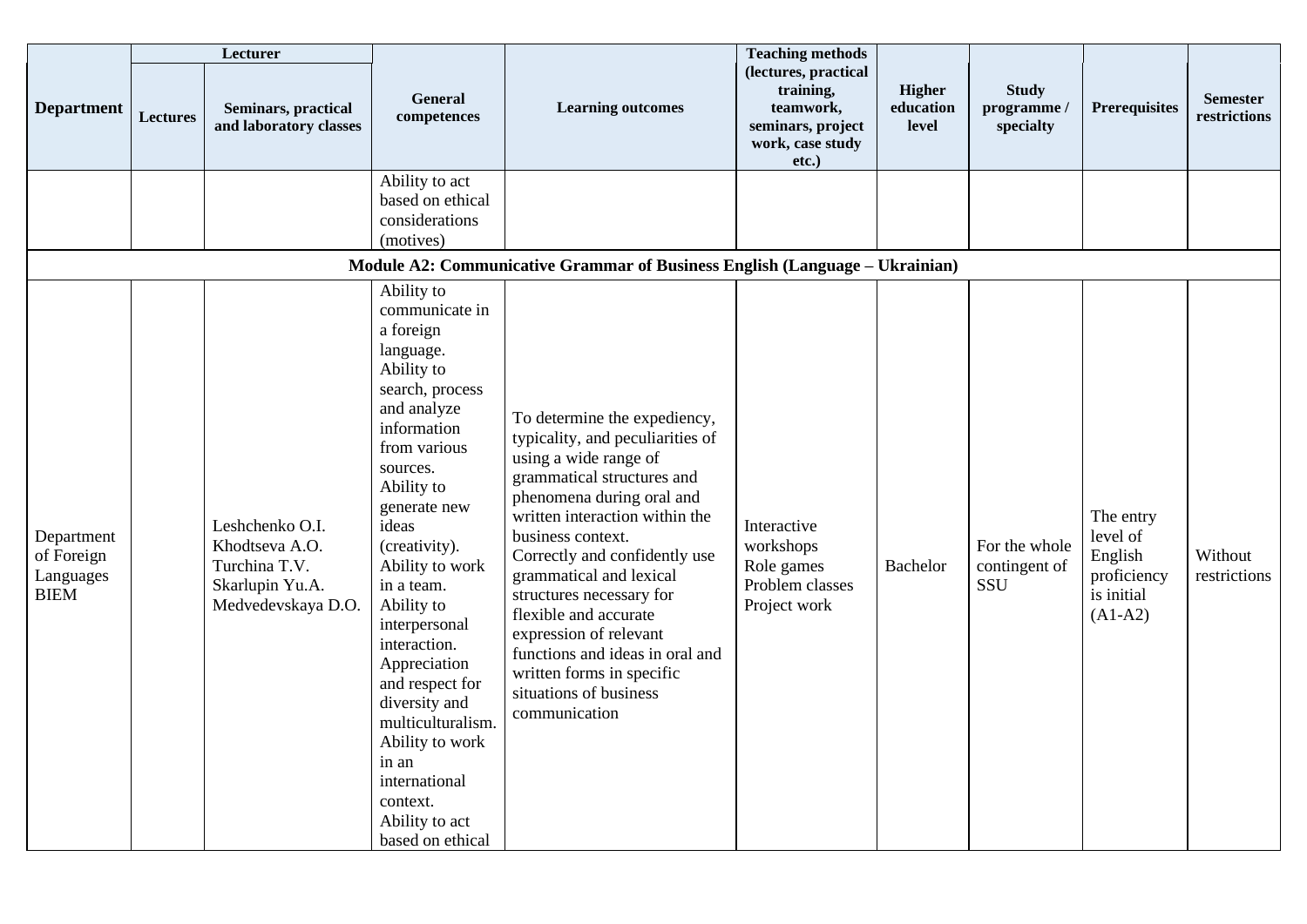|                                                      |          | Lecturer                                                              |                                                                                                                                                                                                                                                                                                                                                                                                                                                                                                                     |                                                                                                                                                                                                                                                                                                                                              | <b>Teaching methods</b>                                                                                                                                      |                                     |                                        |                                                                            |                                 |
|------------------------------------------------------|----------|-----------------------------------------------------------------------|---------------------------------------------------------------------------------------------------------------------------------------------------------------------------------------------------------------------------------------------------------------------------------------------------------------------------------------------------------------------------------------------------------------------------------------------------------------------------------------------------------------------|----------------------------------------------------------------------------------------------------------------------------------------------------------------------------------------------------------------------------------------------------------------------------------------------------------------------------------------------|--------------------------------------------------------------------------------------------------------------------------------------------------------------|-------------------------------------|----------------------------------------|----------------------------------------------------------------------------|---------------------------------|
| <b>Department</b>                                    | Lectures | Seminars, practical<br>and laboratory classes                         | <b>General</b><br>competences                                                                                                                                                                                                                                                                                                                                                                                                                                                                                       | <b>Learning outcomes</b>                                                                                                                                                                                                                                                                                                                     | (lectures, practical<br>training,<br>teamwork,<br>seminars, project<br>work, case study<br>$etc.$ )                                                          | <b>Higher</b><br>education<br>level | <b>Study</b><br>programme<br>specialty | <b>Prerequisites</b>                                                       | <b>Semester</b><br>restrictions |
|                                                      |          |                                                                       | considerations<br>(motives)                                                                                                                                                                                                                                                                                                                                                                                                                                                                                         |                                                                                                                                                                                                                                                                                                                                              |                                                                                                                                                              |                                     |                                        |                                                                            |                                 |
|                                                      |          |                                                                       |                                                                                                                                                                                                                                                                                                                                                                                                                                                                                                                     | Module A3: Fundamentals of English Business Communication (Language - Ukrainian)                                                                                                                                                                                                                                                             |                                                                                                                                                              |                                     |                                        |                                                                            |                                 |
| Department<br>of Foreign<br>Languages<br><b>BIEM</b> |          | Andreyko L.V.<br>Kozlovskaya G.B.<br>Leshchenko O.I.<br>Turchina T.V. | Ability to<br>communicate in<br>a foreign<br>language.<br>Ability to<br>search, process<br>and analyze<br>information<br>from various<br>sources.<br>Ability to<br>generate new<br>ideas<br>(creativity).<br>Ability to work<br>in a team.<br>Ability to<br>interpersonal<br>interaction.<br>Appreciation<br>and weight of<br>diversity and<br>multiculturalism.<br>Ability to work<br>in an<br>$\sim$<br>international<br>context.<br>Ability to act on<br>the basis of<br>ethical<br>considerations<br>(motives). | Be able to establish and<br>maintain partnerships in the<br>academic and professional<br>environment.<br>Have basic strategies for<br>conducting a telephone<br>conversation in compliance<br>with the rules of English<br>telephone etiquette.<br>Be able to effectively conduct<br>English-language<br>correspondence at a basic<br>level. | Interactive<br>workshops<br>Role games<br>Design<br>work<br>Problem classes<br>(Case studies)<br>Round tables<br>Discussions and<br>debates<br>Presentations | <b>Bachelor</b>                     | For the whole<br>contingent of<br>SSU  | The entry<br>level of<br>English<br>proficiency<br>is initial<br>$(A1-A2)$ | Without<br>restrictions         |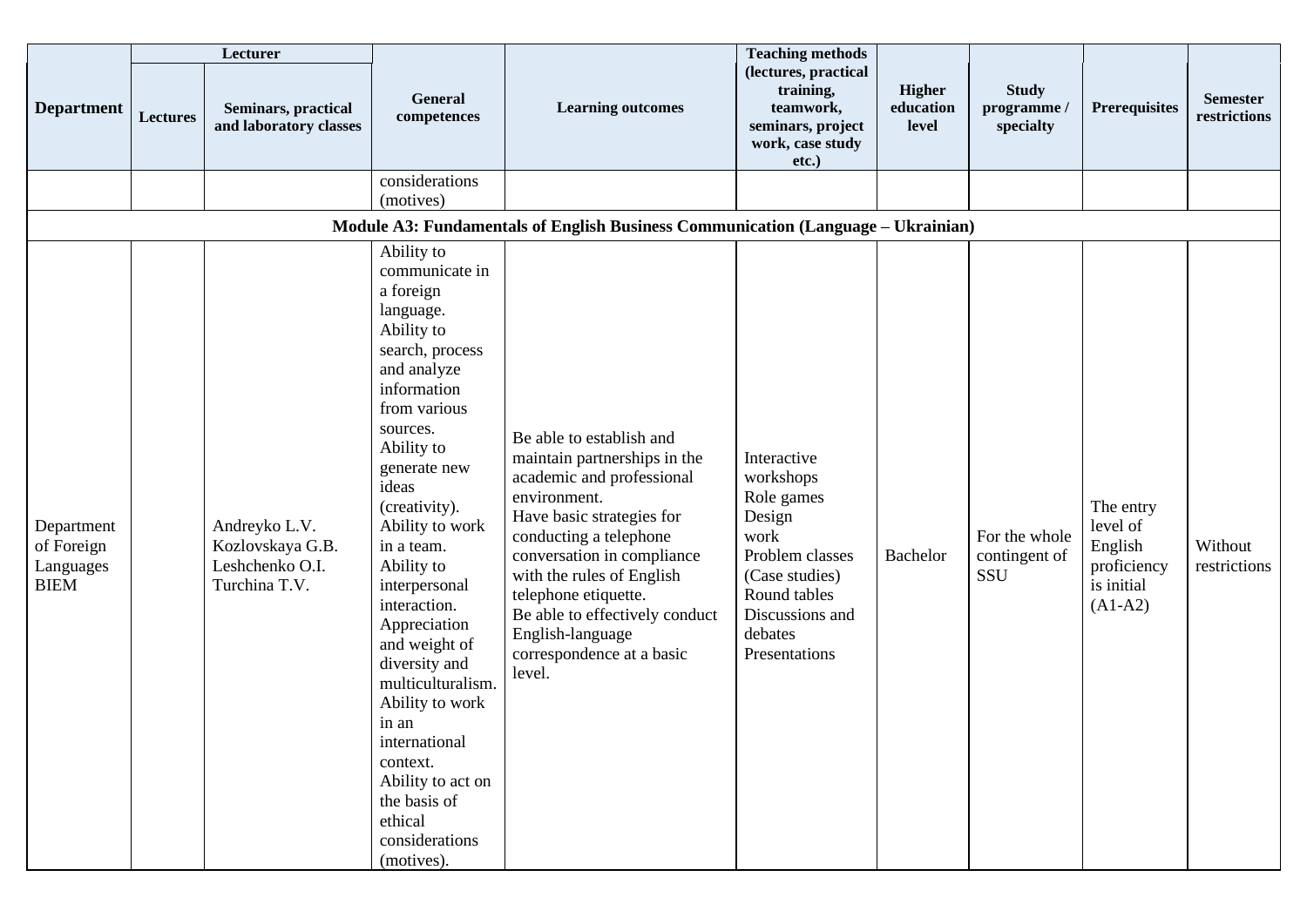|                                                      |                 | Lecturer                                                             |                                                                                                                                                                                                                                                                                                                                                                                                                                                                                                |                                                                                                                                                                                                                                                                                                                                                | <b>Teaching methods</b>                                                                                                                                      |                                     |                                         |                                                                            |                                 |
|------------------------------------------------------|-----------------|----------------------------------------------------------------------|------------------------------------------------------------------------------------------------------------------------------------------------------------------------------------------------------------------------------------------------------------------------------------------------------------------------------------------------------------------------------------------------------------------------------------------------------------------------------------------------|------------------------------------------------------------------------------------------------------------------------------------------------------------------------------------------------------------------------------------------------------------------------------------------------------------------------------------------------|--------------------------------------------------------------------------------------------------------------------------------------------------------------|-------------------------------------|-----------------------------------------|----------------------------------------------------------------------------|---------------------------------|
| <b>Department</b>                                    | <b>Lectures</b> | <b>Seminars, practical</b><br>and laboratory classes                 | <b>General</b><br>competences                                                                                                                                                                                                                                                                                                                                                                                                                                                                  | <b>Learning outcomes</b>                                                                                                                                                                                                                                                                                                                       | (lectures, practical<br>training,<br>teamwork,<br>seminars, project<br>work, case study<br>etc.)                                                             | <b>Higher</b><br>education<br>level | <b>Study</b><br>programme/<br>specialty | <b>Prerequisites</b>                                                       | <b>Semester</b><br>restrictions |
|                                                      |                 |                                                                      |                                                                                                                                                                                                                                                                                                                                                                                                                                                                                                | Module A4: English for Effective Presentations (Language - Ukrainian)                                                                                                                                                                                                                                                                          |                                                                                                                                                              |                                     |                                         |                                                                            |                                 |
| Department<br>of Foreign<br>Languages<br><b>BIEM</b> |                 | Andreyko L.V.<br>Kozlovskaya G.B.<br>Khodtseva A.O.<br>Turchina T.V. | Ability to<br>communicate in<br>a foreign<br>language.<br>Ability to<br>search, process<br>and analyze<br>information<br>from various<br>sources.<br>Ability to<br>generate new<br>ideas<br>(creativity).<br>Ability to work<br>in a team.<br>Ability to<br>interpersonal<br>interaction.<br>Appreciation<br>and weight of<br>diversity and<br>multiculturalism.<br>Ability to work<br>in an<br>international<br>context.<br>Ability to act<br>based on ethical<br>considerations<br>(motives) | Make an effective English-<br>language presentation in<br>compliance with the standards<br>and requirements necessary for<br>each of its components.<br>Comment on the information<br>presented on the visual aids<br>(graphs, tables).<br>Respond effectively to<br>questions from the audience.<br>Understand and interpret<br>English texts | Interactive<br>workshops<br>Role games<br>Design<br>Work<br>Problem classes<br>(Case studies)<br>Round tables<br>Discussions and<br>debates<br>Presentations | Bachelor                            | For the whole<br>contingent of<br>SSU   | The entry<br>level of<br>English<br>proficiency<br>is initial<br>$(A1-A2)$ | Without<br>restrictions         |
|                                                      |                 |                                                                      |                                                                                                                                                                                                                                                                                                                                                                                                                                                                                                | Module A5: English for Participation in Meetings (Language – Ukrainian)                                                                                                                                                                                                                                                                        |                                                                                                                                                              |                                     |                                         |                                                                            |                                 |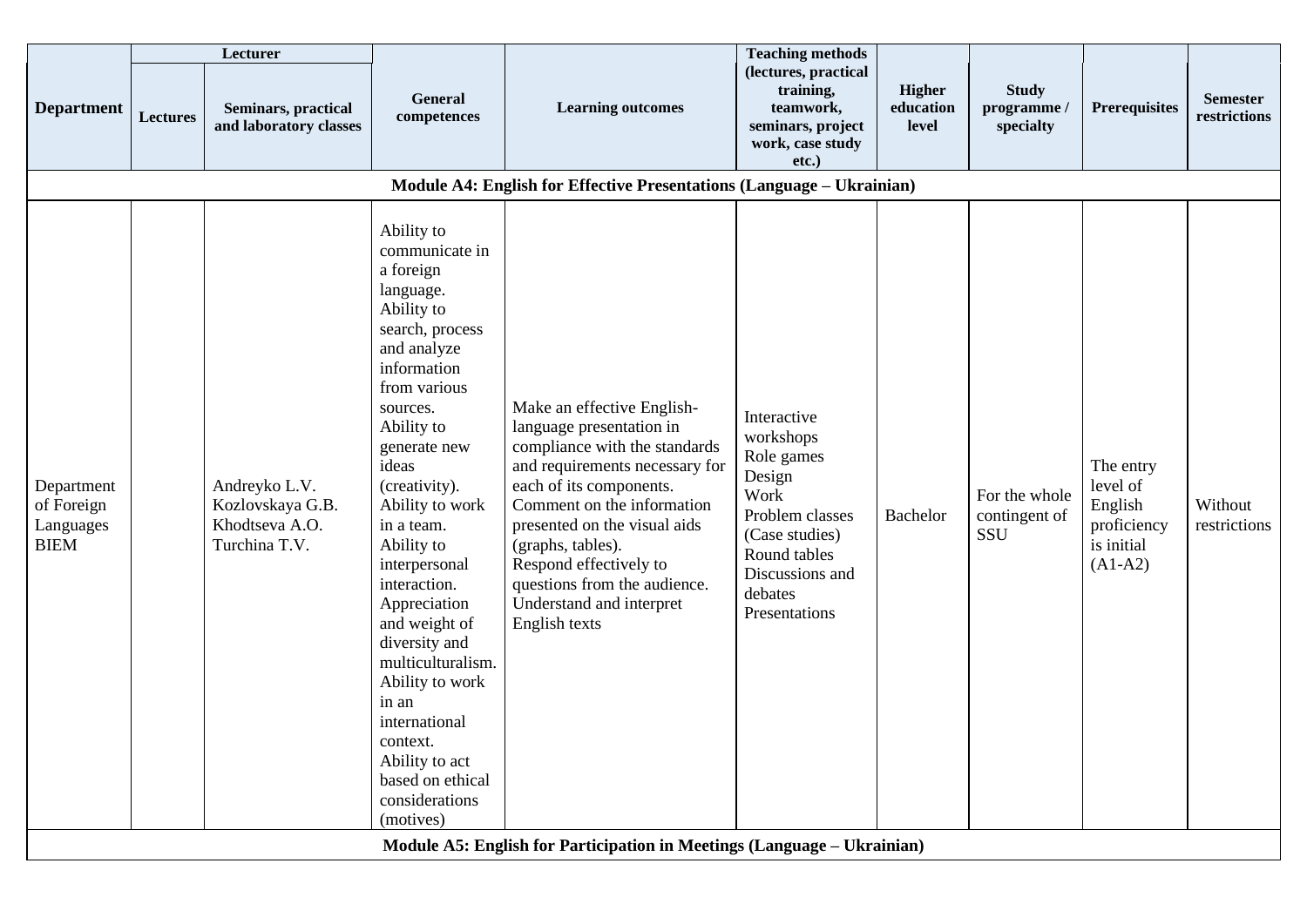|                                                      |          | Lecturer                                                                  |                                                                                                                                                                                                                                                                                                                                                                                                                                                                                                |                                                                                                                                                                                                                                                            | <b>Teaching methods</b>                                                                                                                     |                              |                                         |                                                                            |                                 |
|------------------------------------------------------|----------|---------------------------------------------------------------------------|------------------------------------------------------------------------------------------------------------------------------------------------------------------------------------------------------------------------------------------------------------------------------------------------------------------------------------------------------------------------------------------------------------------------------------------------------------------------------------------------|------------------------------------------------------------------------------------------------------------------------------------------------------------------------------------------------------------------------------------------------------------|---------------------------------------------------------------------------------------------------------------------------------------------|------------------------------|-----------------------------------------|----------------------------------------------------------------------------|---------------------------------|
| <b>Department</b>                                    | Lectures | Seminars, practical<br>and laboratory classes                             | General<br>competences                                                                                                                                                                                                                                                                                                                                                                                                                                                                         | <b>Learning outcomes</b>                                                                                                                                                                                                                                   | (lectures, practical<br>training,<br>teamwork,<br>seminars, project<br>work, case study<br>etc.)                                            | Higher<br>education<br>level | <b>Study</b><br>programme/<br>specialty | <b>Prerequisites</b>                                                       | <b>Semester</b><br>restrictions |
| Department<br>of Foreign<br>Languages<br><b>BIEM</b> |          | Kozlovskaya G.B.<br>Khodtseva A.O.<br>Andreyko L.V.<br>Medvedevskaya D.O/ | Ability to<br>communicate in<br>a foreign<br>language.<br>Ability to<br>search, process<br>and analyze<br>information<br>from various<br>sources.<br>Ability to<br>generate new<br>ideas<br>(creativity).<br>Ability to work<br>in a team.<br>Ability to<br>interpersonal<br>interaction.<br>Appreciation<br>and weight of<br>diversity and<br>multiculturalism.<br>Ability to work<br>in an<br>international<br>context.<br>Ability to act<br>based on ethical<br>considerations<br>(motives) | Understand and interpret<br>English texts.<br>Have strategies for<br>participating in business<br>meetings, conferences, and<br>gatherings.<br>Maintain basic business<br>correspondence (meeting<br>agenda, meeting minutes,<br>report, memorandum, etc.) | Interactive<br>workshops<br>Role games<br>Design<br>Work<br>Problem classes<br>(Case studies)<br>Round tables<br>Discussions and<br>debates | <b>Bachelor</b>              | For the whole<br>contingent of<br>SSU   | The entry<br>level of<br>English<br>proficiency<br>is initial<br>$(A1-A2)$ | Without<br>restrictions         |
|                                                      |          |                                                                           |                                                                                                                                                                                                                                                                                                                                                                                                                                                                                                | Module B1: Cross-Cultural Aspects of Business Communication (Language - Ukrainian)                                                                                                                                                                         |                                                                                                                                             |                              |                                         |                                                                            |                                 |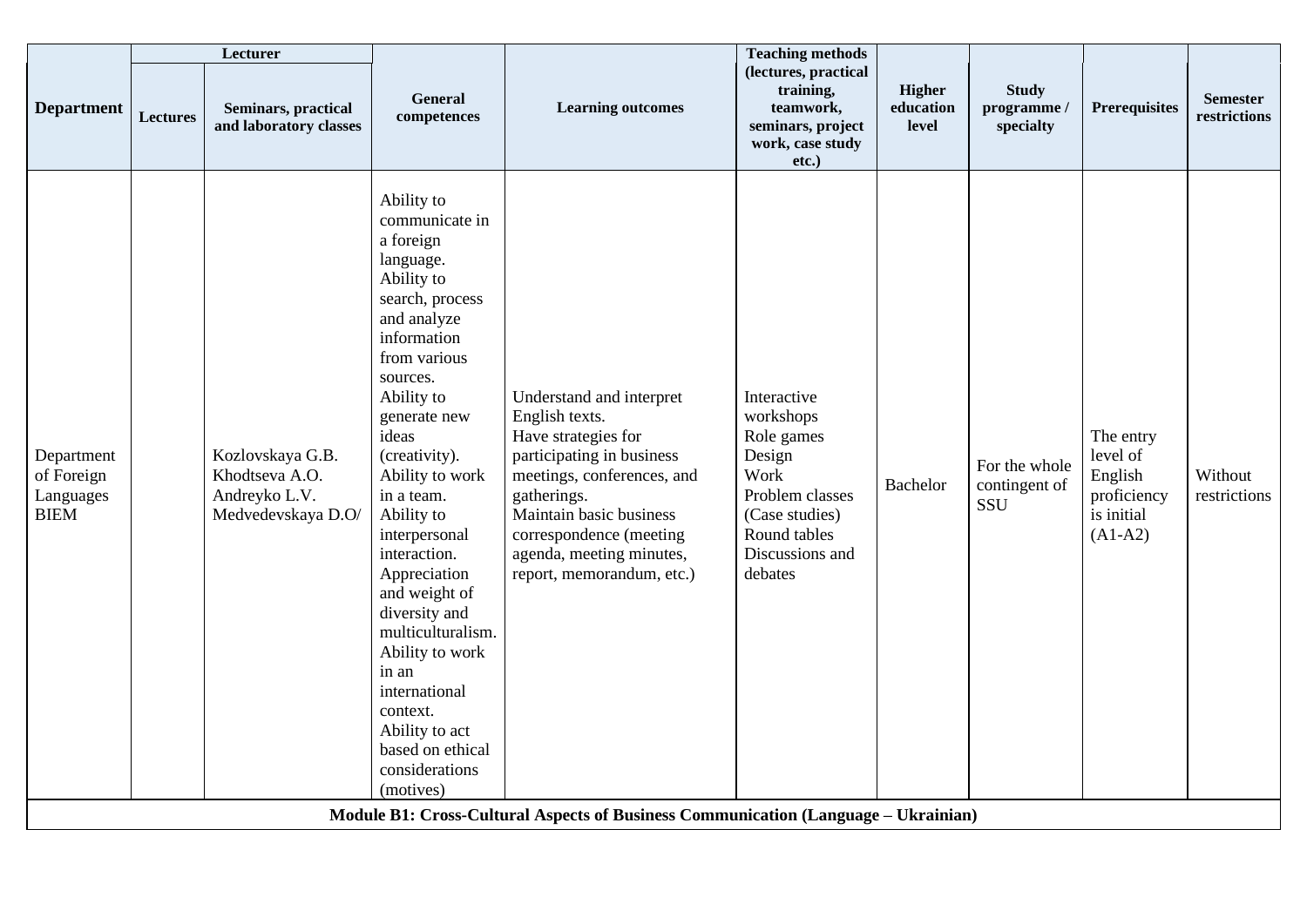|                                                      |                 | Lecturer                                             |                                                                                                                                                                                                                                                                                                                                                                                                                                                                                                                                                          |                                                                                                                                                                                                                                                                                                                                                                                                                                                                                                           | <b>Teaching methods</b>                                                                          |                              |                                        |                                                                                                 |                                 |
|------------------------------------------------------|-----------------|------------------------------------------------------|----------------------------------------------------------------------------------------------------------------------------------------------------------------------------------------------------------------------------------------------------------------------------------------------------------------------------------------------------------------------------------------------------------------------------------------------------------------------------------------------------------------------------------------------------------|-----------------------------------------------------------------------------------------------------------------------------------------------------------------------------------------------------------------------------------------------------------------------------------------------------------------------------------------------------------------------------------------------------------------------------------------------------------------------------------------------------------|--------------------------------------------------------------------------------------------------|------------------------------|----------------------------------------|-------------------------------------------------------------------------------------------------|---------------------------------|
| <b>Department</b>                                    | <b>Lectures</b> | <b>Seminars, practical</b><br>and laboratory classes | <b>General</b><br>competences                                                                                                                                                                                                                                                                                                                                                                                                                                                                                                                            | <b>Learning outcomes</b>                                                                                                                                                                                                                                                                                                                                                                                                                                                                                  | (lectures, practical<br>training,<br>teamwork,<br>seminars, project<br>work, case study<br>etc.) | Higher<br>education<br>level | <b>Study</b><br>programme<br>specialty | <b>Prerequisites</b>                                                                            | <b>Semester</b><br>restrictions |
| Department<br>of Foreign<br>Languages<br><b>BIEM</b> |                 | Gnapovska L.V.<br>Andreyko L.V.                      | Ability to<br>communicate in<br>a foreign<br>language.<br>Ability to<br>search, process<br>and analyze<br>information<br>from various<br>sources.<br>Ability to<br>generate new<br>ideas<br>(creativity).<br>Ability to work<br>in a team.<br>Ability to<br>interpersonal<br>interaction.<br>Appreciation<br>and weight of<br>diversity and<br>multiculturalism.<br>Ability to work<br>in an<br>international<br>context.<br>Ability to act<br>based on ethical<br>considerations<br>(motives).<br>Ability to<br>identify, pose<br>and solve<br>problems | Effectively present the<br>prepared information<br>considering the socio-cultural,<br>gender, age, religious specifics<br>of the audience.<br>Adequately respond to the<br>position and point of view of<br>the interlocutor, arguing and<br>politely expressing his opinion<br>in English.<br>Fluent in a variety of strategies<br>and models of modern English,<br>typical for use in solving<br>complex / problematic issues<br>that require a high degree of<br>prudence, tolerance, and<br>diplomacy | Interactive<br>workshops<br>Role games<br>Discussions<br>Casey                                   | Bachelor                     | For the whole<br>contingent<br>SSU     | Entry level<br>of English<br>proficiency -<br>intermediate<br>(B1)<br>and above<br>average (B2) | Without<br>restrictions         |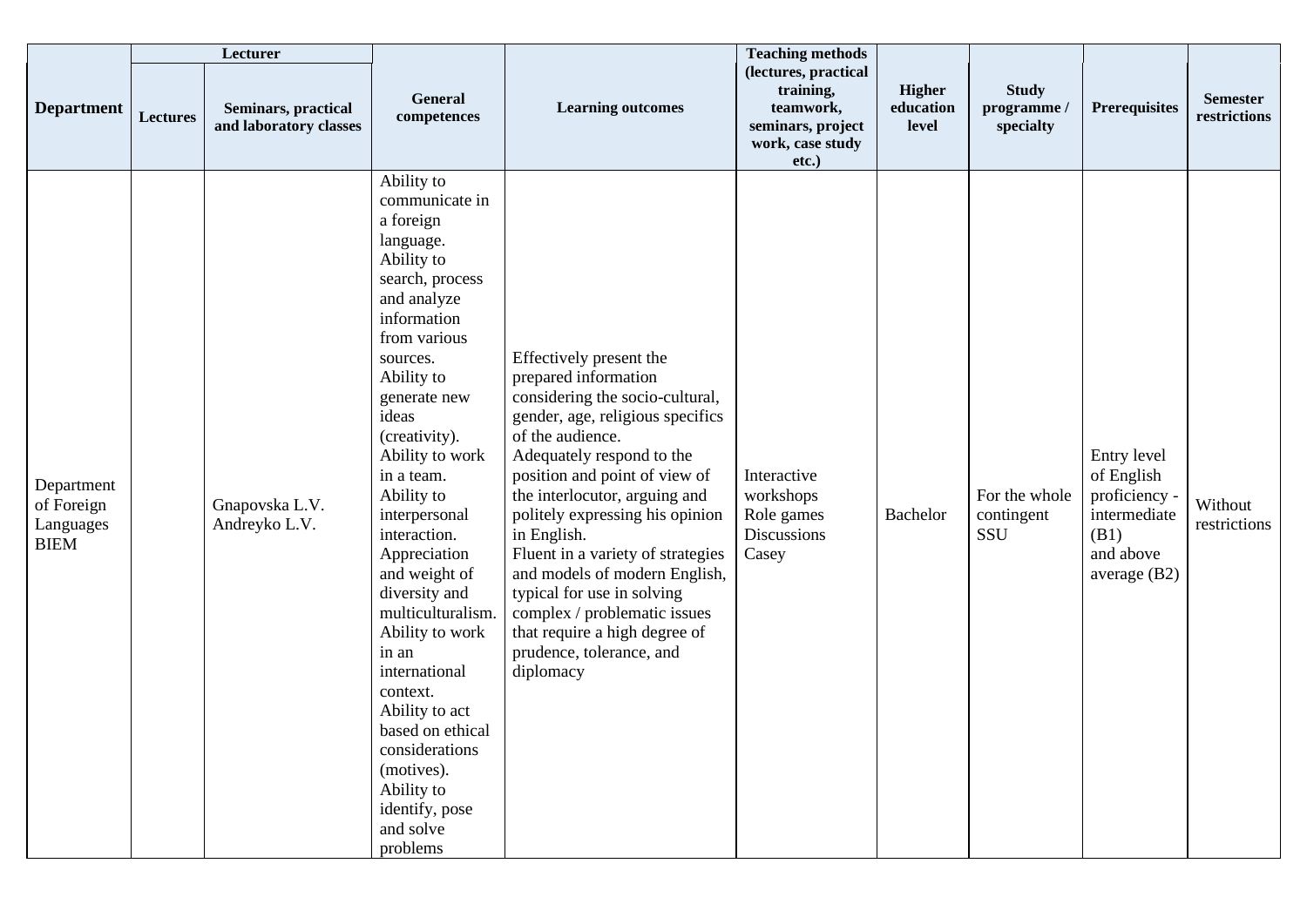|                                                      |                 | Lecturer                                                                                  |                                                                                                                                                                                                                                                                                                                                                                                                                                                                                                          |                                                                                                                                                                                                                                                                                                                                                                                                                                                                                                                                            | <b>Teaching methods</b>                                                                                                                                      |                                     |                                        |                                                                                           |                                 |
|------------------------------------------------------|-----------------|-------------------------------------------------------------------------------------------|----------------------------------------------------------------------------------------------------------------------------------------------------------------------------------------------------------------------------------------------------------------------------------------------------------------------------------------------------------------------------------------------------------------------------------------------------------------------------------------------------------|--------------------------------------------------------------------------------------------------------------------------------------------------------------------------------------------------------------------------------------------------------------------------------------------------------------------------------------------------------------------------------------------------------------------------------------------------------------------------------------------------------------------------------------------|--------------------------------------------------------------------------------------------------------------------------------------------------------------|-------------------------------------|----------------------------------------|-------------------------------------------------------------------------------------------|---------------------------------|
| <b>Department</b>                                    | <b>Lectures</b> | Seminars, practical<br>and laboratory classes                                             | General<br>competences                                                                                                                                                                                                                                                                                                                                                                                                                                                                                   | <b>Learning outcomes</b>                                                                                                                                                                                                                                                                                                                                                                                                                                                                                                                   | (lectures, practical<br>training,<br>teamwork,<br>seminars, project<br>work, case study<br>etc.)                                                             | <b>Higher</b><br>education<br>level | <b>Study</b><br>programme<br>specialty | <b>Prerequisites</b>                                                                      | <b>Semester</b><br>restrictions |
|                                                      |                 |                                                                                           |                                                                                                                                                                                                                                                                                                                                                                                                                                                                                                          | Module B2: English for Effective Presentations (Language - Ukrainian)                                                                                                                                                                                                                                                                                                                                                                                                                                                                      |                                                                                                                                                              |                                     |                                        |                                                                                           |                                 |
| Department<br>of Foreign<br>Languages<br><b>BIEM</b> |                 | Andreyko L.V.<br>Kozlovskaya<br>G.B.<br>Gnapovska L.V.<br>Khodtseva A.O.<br>Turchina T.V. | Ability to<br>communicate in<br>a foreign<br>language.<br>Ability to<br>search, process<br>and analyze<br>information<br>from various<br>sources.<br>Ability to<br>generate new<br>ideas<br>(creativity).<br>Ability to work<br>in a team.<br>Ability to<br>interpersonal<br>interaction.<br>Appreciation<br>and weight of<br>diversity and<br>multiculturalism.<br>Ability to work<br>in an<br>international<br>context.<br>Ability to act on<br>the basis of<br>ethical<br>considerations<br>(motives) | Make an effective English-<br>language presentation in<br>compliance with the standards<br>and requirements necessary for<br>each of its components.<br>Comment on the information<br>presented on the visual aids<br>(graphs, tables).<br>Respond effectively to<br>questions from the audience.<br>Have a basic terminology of<br>professional orientation.<br>Understand and interpret<br>English-language texts of<br>economic orientation<br>Module B3: English for Participation in Meetings and Negotiations (Language - Ukrainian) | Interactive<br>workshops<br>Role games<br>Design<br>Work<br>Problem classes<br>(Case studies)<br>Round tables<br>Discussions and<br>debates<br>Presentations | Bachelor                            | For the whole<br>contingent of<br>SSU  | Entry level<br>of English<br>proficiency -<br>average $(B1)$<br>and above<br>average (B2) | Without<br>restrictions         |
|                                                      |                 |                                                                                           |                                                                                                                                                                                                                                                                                                                                                                                                                                                                                                          |                                                                                                                                                                                                                                                                                                                                                                                                                                                                                                                                            |                                                                                                                                                              |                                     |                                        |                                                                                           |                                 |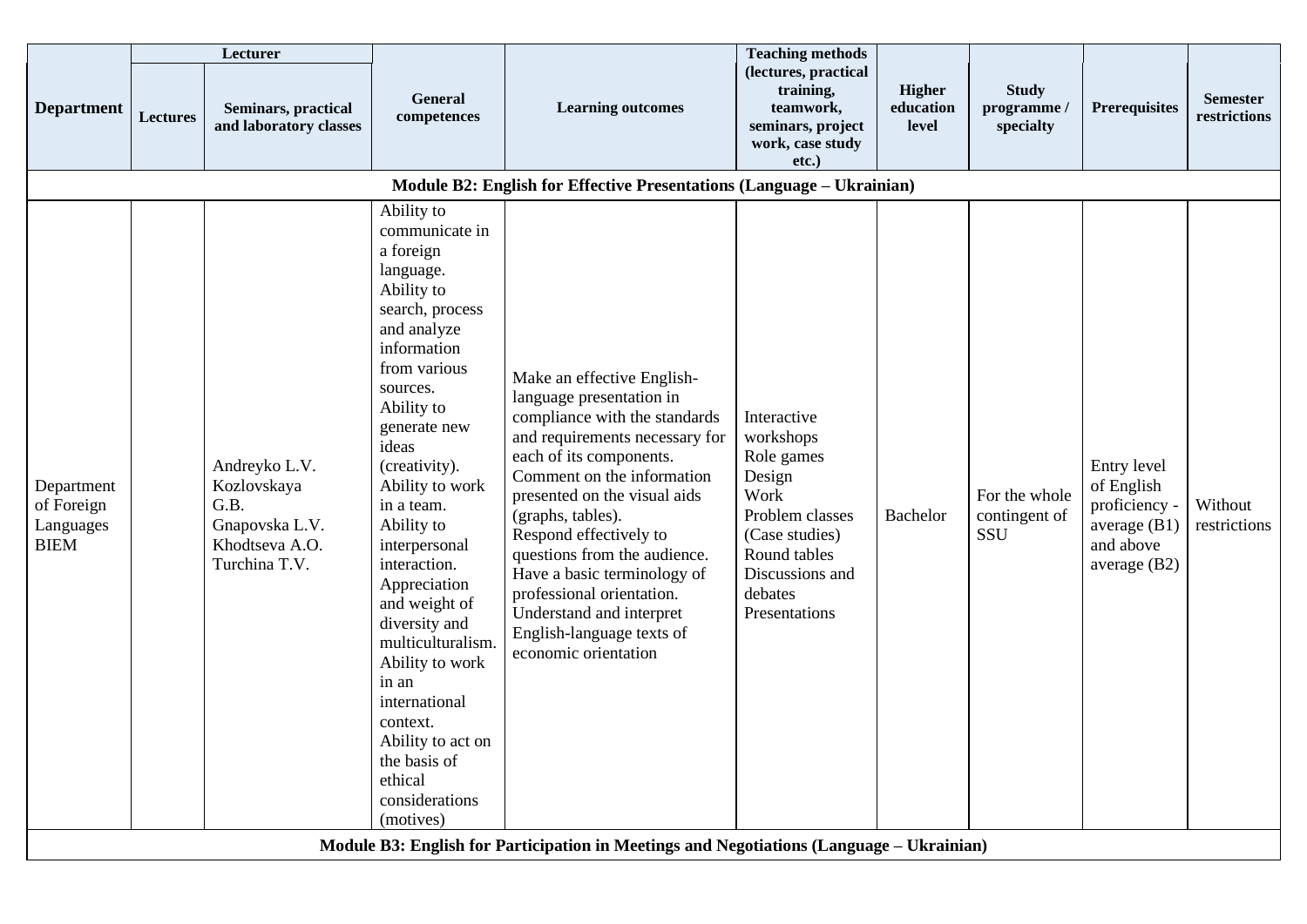|                                                      |          | Lecturer                                                                   |                                                                                                                                                                                                                                                                                                                                                                                                                                                                                                                                                           |                                                                                                                                                                                                                                                                                                                 | <b>Teaching methods</b>                                                                                                                     |                              |                                         |                                                                            |                                 |
|------------------------------------------------------|----------|----------------------------------------------------------------------------|-----------------------------------------------------------------------------------------------------------------------------------------------------------------------------------------------------------------------------------------------------------------------------------------------------------------------------------------------------------------------------------------------------------------------------------------------------------------------------------------------------------------------------------------------------------|-----------------------------------------------------------------------------------------------------------------------------------------------------------------------------------------------------------------------------------------------------------------------------------------------------------------|---------------------------------------------------------------------------------------------------------------------------------------------|------------------------------|-----------------------------------------|----------------------------------------------------------------------------|---------------------------------|
| <b>Department</b>                                    | Lectures | <b>Seminars, practical</b><br>and laboratory classes                       | General<br>competences                                                                                                                                                                                                                                                                                                                                                                                                                                                                                                                                    | <b>Learning outcomes</b>                                                                                                                                                                                                                                                                                        | (lectures, practical<br>training,<br>teamwork,<br>seminars, project<br>work, case study<br>$etc.$ )                                         | Higher<br>education<br>level | <b>Study</b><br>programme/<br>specialty | <b>Prerequisites</b>                                                       | <b>Semester</b><br>restrictions |
| Department<br>of Foreign<br>Languages<br><b>BIEM</b> |          | Gnapovska L.V.<br>Kozlovskaya G.B.<br>Lyashenko I.V.<br>Medvedevskaya D.O. | Ability to<br>communicate in<br>a foreign<br>language.<br>Ability to<br>search, process<br>and analyze<br>information<br>from various<br>sources.<br>Ability to<br>generate new<br>ideas<br>(creativity).<br>Ability to work<br>in a team.<br>Ability to<br>interpersonal<br>interaction.<br>Appreciation<br>and weight of<br>diversity and<br>multiculturalism.<br>Ability to work<br>in an<br>international<br>context.<br>Ability to act<br>based on ethical<br>considerations<br>(motives).<br>Ability to<br>identify, pose<br>and solve<br>problems. | Understand and interpret<br>English-language texts of<br>professional orientation.<br>Have strategies for<br>participating in business<br>meetings, conferences,<br>gatherings, and negotiations.<br>Maintain basic business<br>correspondence (agenda,<br>minutes of the meeting, report,<br>memorandum, etc.) | Interactive<br>workshops<br>Role games<br>Design<br>Work<br>Problem classes<br>(Case studies)<br>Round tables<br>Discussions and<br>debates | Bachelor                     | For the whole<br>contingent of<br>SSU   | Entry level<br>of English -<br>average $(B1)$<br>and above<br>average (B2) | Without<br>restrictions         |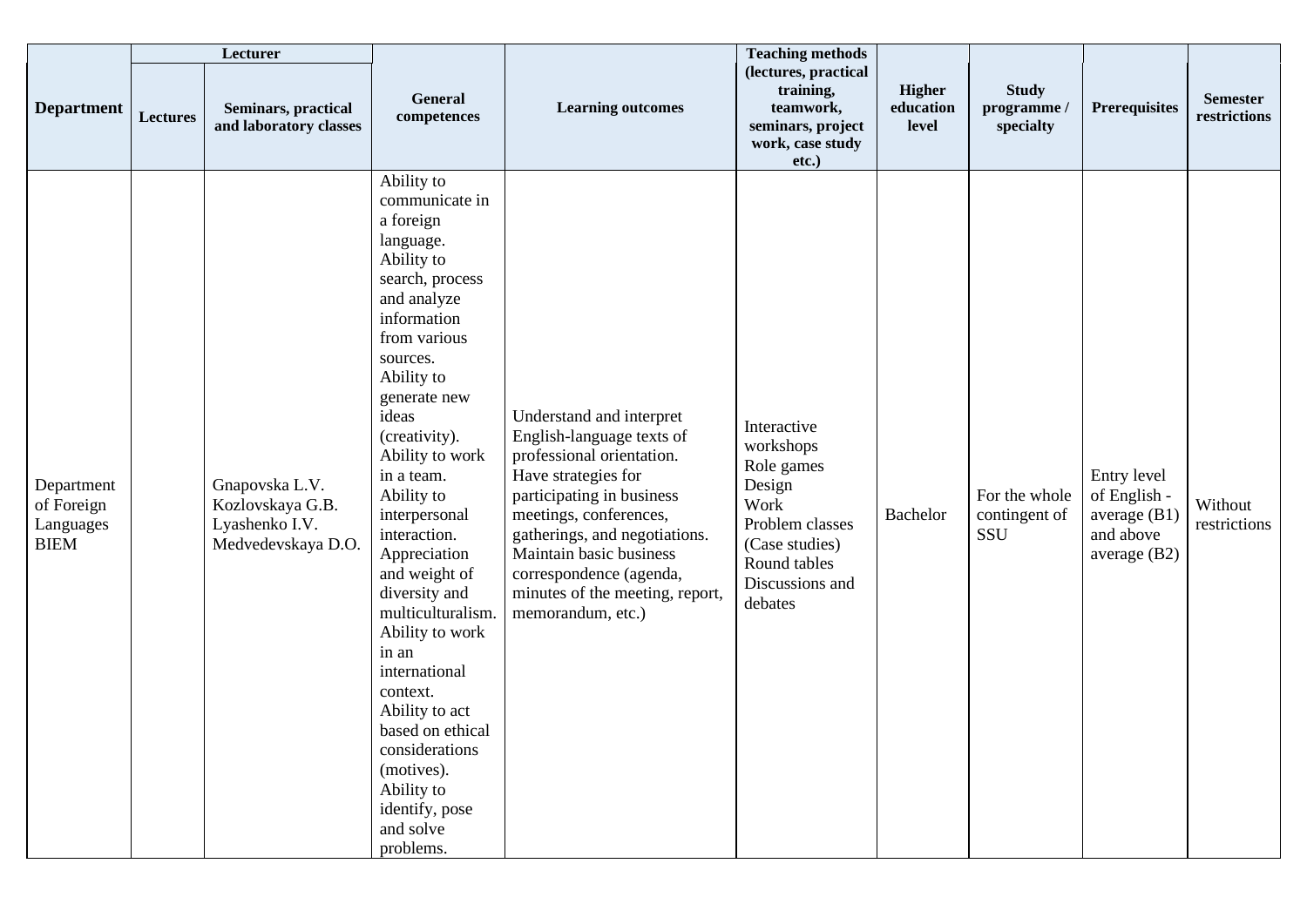|                                                      |          | Lecturer                                                                       |                                                                                                                                                                                                                                                                                                                                                                                                                                                                                                |                                                                                                                                                                                                                                                                                                                                                                                                                                     | <b>Teaching methods</b>                                                                          |                                            |                                              |                                                                            |                                 |
|------------------------------------------------------|----------|--------------------------------------------------------------------------------|------------------------------------------------------------------------------------------------------------------------------------------------------------------------------------------------------------------------------------------------------------------------------------------------------------------------------------------------------------------------------------------------------------------------------------------------------------------------------------------------|-------------------------------------------------------------------------------------------------------------------------------------------------------------------------------------------------------------------------------------------------------------------------------------------------------------------------------------------------------------------------------------------------------------------------------------|--------------------------------------------------------------------------------------------------|--------------------------------------------|----------------------------------------------|----------------------------------------------------------------------------|---------------------------------|
| <b>Department</b>                                    | Lectures | Seminars, practical<br>and laboratory classes                                  | General<br>competences                                                                                                                                                                                                                                                                                                                                                                                                                                                                         | <b>Learning outcomes</b>                                                                                                                                                                                                                                                                                                                                                                                                            | (lectures, practical<br>training,<br>teamwork,<br>seminars, project<br>work, case study<br>etc.) | <b>Higher</b><br>education<br><b>level</b> | <b>Study</b><br>programme/<br>specialty      | <b>Prerequisites</b>                                                       | <b>Semester</b><br>restrictions |
|                                                      |          |                                                                                |                                                                                                                                                                                                                                                                                                                                                                                                                                                                                                | Module B4: English for Successful Employment (Language - Ukrainian)                                                                                                                                                                                                                                                                                                                                                                 |                                                                                                  |                                            |                                              |                                                                            |                                 |
| Department<br>of Foreign<br>Languages<br><b>BIEM</b> |          | Andreyko<br>L.V.<br>Kozlovskaya<br>G.B.<br>Khodtseva A.O.<br>Otroshchenko L.S. | Ability to<br>communicate in<br>a foreign<br>language.<br>Ability to<br>search, process<br>and analyze<br>information<br>from various<br>sources.<br>Ability to<br>generate new<br>ideas<br>(creativity).<br>Ability to work<br>in a team.<br>Ability to<br>interpersonal<br>interaction.<br>Appreciation<br>and weight of<br>diversity and<br>multiculturalism.<br>Ability to work<br>in an<br>international<br>context.<br>Ability to act<br>based on ethical<br>considerations<br>(motives) | Be able to critically evaluate<br>their own strengths and<br>weaknesses in the process of<br>finding vacancies and applying<br>for employment; prepare a<br>quality package of documents<br>necessary for successful<br>employment (resume, cover<br>letter, application form); have<br>basic strategies for successful<br>interview when hiring<br>Module B5: Fundamentals of English for Academic Purposes (Language - Ukrainian) | Interactive<br>workshops<br>Role games<br>Problem classes                                        | Bachelor                                   | For the whole<br>contingent of<br><b>SSU</b> | Entry level<br>of English -<br>average $(B1)$<br>and above<br>average (B2) | Without<br>restrictions         |
|                                                      |          |                                                                                |                                                                                                                                                                                                                                                                                                                                                                                                                                                                                                |                                                                                                                                                                                                                                                                                                                                                                                                                                     |                                                                                                  |                                            |                                              |                                                                            |                                 |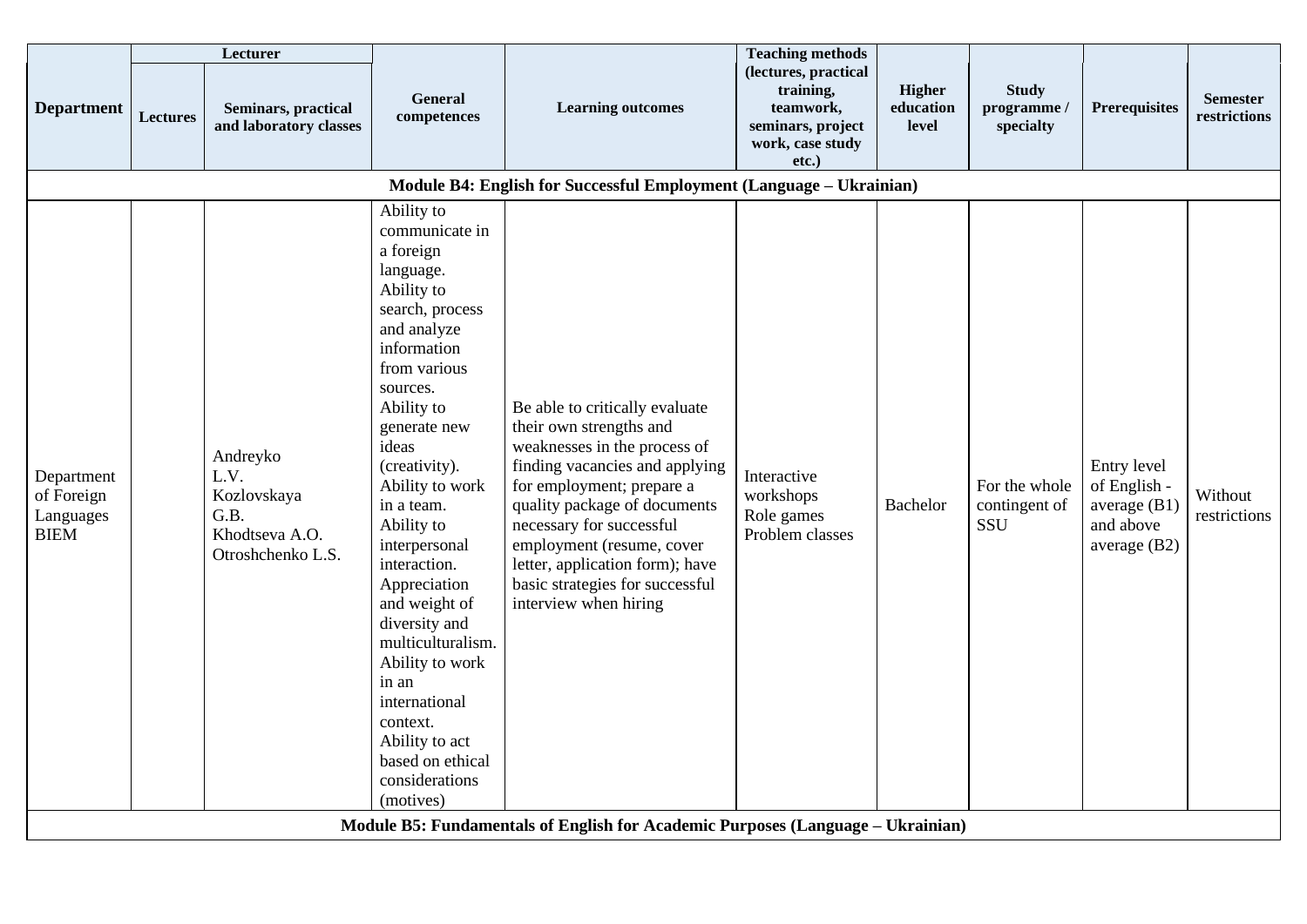|                                                      |                 | Lecturer                                             |                                                                                                                                                                                                                                                                                                                                                                                                                                                                                                                                                               |                                                                                                                                                                                                                                                                                                                                                                                                                                                                                                                                                                                                                                                                                                                                                                                                                                                                                                                                                                    | <b>Teaching methods</b>                                                                             |                                     |                                        |                                                                            |                                 |
|------------------------------------------------------|-----------------|------------------------------------------------------|---------------------------------------------------------------------------------------------------------------------------------------------------------------------------------------------------------------------------------------------------------------------------------------------------------------------------------------------------------------------------------------------------------------------------------------------------------------------------------------------------------------------------------------------------------------|--------------------------------------------------------------------------------------------------------------------------------------------------------------------------------------------------------------------------------------------------------------------------------------------------------------------------------------------------------------------------------------------------------------------------------------------------------------------------------------------------------------------------------------------------------------------------------------------------------------------------------------------------------------------------------------------------------------------------------------------------------------------------------------------------------------------------------------------------------------------------------------------------------------------------------------------------------------------|-----------------------------------------------------------------------------------------------------|-------------------------------------|----------------------------------------|----------------------------------------------------------------------------|---------------------------------|
| <b>Department</b>                                    | <b>Lectures</b> | <b>Seminars, practical</b><br>and laboratory classes | General<br>competences                                                                                                                                                                                                                                                                                                                                                                                                                                                                                                                                        | <b>Learning outcomes</b>                                                                                                                                                                                                                                                                                                                                                                                                                                                                                                                                                                                                                                                                                                                                                                                                                                                                                                                                           | (lectures, practical<br>training,<br>teamwork,<br>seminars, project<br>work, case study<br>$etc.$ ) | <b>Higher</b><br>education<br>level | <b>Study</b><br>programme<br>specialty | <b>Prerequisites</b>                                                       | <b>Semester</b><br>restrictions |
| Department<br>of Foreign<br>Languages<br><b>BIEM</b> |                 | Andreyko L.V.<br>Lyashenko I.V.<br>Khodtseva A.O.    | Ability to<br>communicate in<br>a foreign<br>language.<br>Ability to learn<br>and master<br>modern<br>knowledge.<br>Ability to<br>search, process<br>and analyze<br>information<br>from various<br>sources.<br>Ability to<br>generate new<br>ideas<br>(creativity).<br>Ability to work<br>in a team.<br>Ability to<br>interpersonal<br>interaction.<br>Appreciation<br>and weight of<br>diversity and<br>multiculturalism.<br>Ability to work<br>in an<br>international<br>context.<br>Ability to work<br>autonomously.<br>Ability to act<br>based on ethical | Make presentations / reports on<br>academic issues, taking into<br>account the audience and<br>purpose of the<br>presentation; logically<br>structure the ideas of the<br>speech, taking into account<br>different points of view on the<br>problem; highlight the main<br>idea, expanding and<br>developing it; use adequate<br>strategies for participation in<br>academic discussions,<br>seminars, consultations; initiate<br>and initiate a discussion,<br>adequately respond to the<br>views of its participants,<br>summarize the results; to<br>present in writing the results of<br>research taking into account<br>the audience and the purpose<br>of the work; logically structure<br>ideas, organize written text as a<br>sequence of paragraphs with<br>their inherent standards of<br>organization; use adequate<br>linguistic means of<br>communication to combine<br>ideas into a single text at the<br>level of paragraphs and the<br>whole work. | Interactive<br>workshops<br>Role games<br>Problem classes<br>Round tables                           | Bachelor                            | For the whole<br>contingent of<br>SSU  | Entry level<br>of English -<br>average (B1)<br>and above<br>average $(B2)$ | Without<br>restrictions         |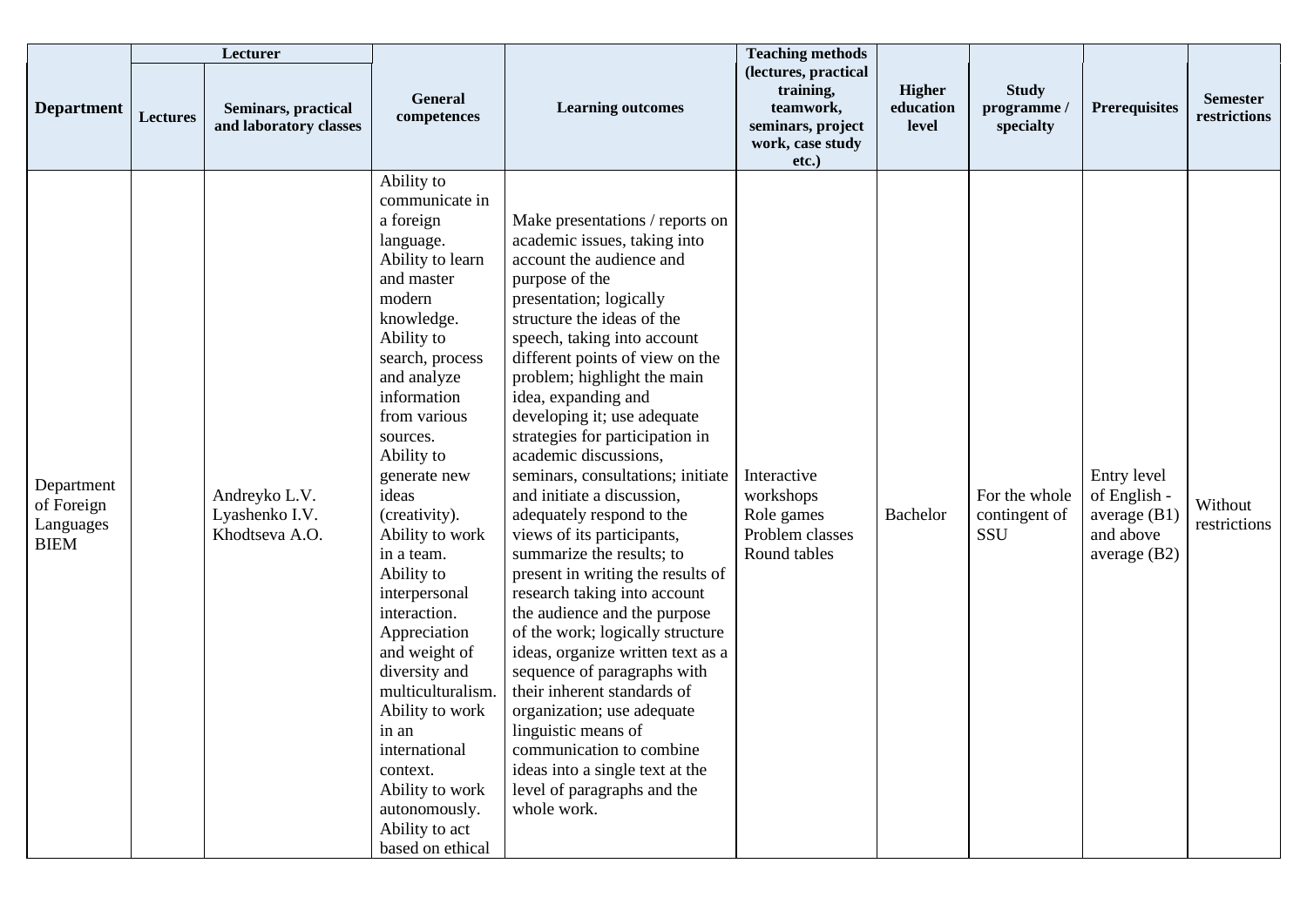|                                                      |                 | Lecturer                                             |                                                                                                                                                                                                                                                                                                                                                                                                                           |                                                                                                                                                                                                                                                                                                                                           | <b>Teaching methods</b>                                                                                                                    |                              |                                         |                                                                                    |                                 |
|------------------------------------------------------|-----------------|------------------------------------------------------|---------------------------------------------------------------------------------------------------------------------------------------------------------------------------------------------------------------------------------------------------------------------------------------------------------------------------------------------------------------------------------------------------------------------------|-------------------------------------------------------------------------------------------------------------------------------------------------------------------------------------------------------------------------------------------------------------------------------------------------------------------------------------------|--------------------------------------------------------------------------------------------------------------------------------------------|------------------------------|-----------------------------------------|------------------------------------------------------------------------------------|---------------------------------|
| <b>Department</b>                                    | <b>Lectures</b> | <b>Seminars, practical</b><br>and laboratory classes | <b>General</b><br>competences                                                                                                                                                                                                                                                                                                                                                                                             | <b>Learning outcomes</b>                                                                                                                                                                                                                                                                                                                  | (lectures, practical<br>training,<br>teamwork,<br>seminars, project<br>work, case study<br>etc.)                                           | Higher<br>education<br>level | <b>Study</b><br>programme.<br>specialty | <b>Prerequisites</b>                                                               | <b>Semester</b><br>restrictions |
|                                                      |                 |                                                      | considerations<br>(motives).<br>Ability to<br>identify, pose<br>and solve<br>problems.                                                                                                                                                                                                                                                                                                                                    |                                                                                                                                                                                                                                                                                                                                           |                                                                                                                                            |                              |                                         |                                                                                    |                                 |
|                                                      |                 |                                                      |                                                                                                                                                                                                                                                                                                                                                                                                                           | <b>English for Lawyers (Language – Ukrainian)</b>                                                                                                                                                                                                                                                                                         |                                                                                                                                            |                              |                                         |                                                                                    |                                 |
| Department<br>of Foreign<br>Languages<br><b>BIEM</b> |                 | Lyashenko I.V.<br>Milenkova R.V.                     | Ability to<br>communicate in<br>a foreign<br>language.<br>Ability to<br>search, process<br>and analyze<br>information<br>from various<br>sources.<br>Ability to<br>generate new<br>ideas<br>(creativity).<br>Ability to work<br>in a team.<br>Ability to<br>interpersonal<br>interaction.<br>Appreciation<br>and weight of<br>diversity and<br>multiculturalism.<br>Ability to work<br>in an<br>international<br>context. | Have a basic terminology of<br>legal direction.<br>Have basic strategies for<br>participation in meetings, court<br>hearings, the negotiation<br>process.<br>Understand and interpret<br>English-language legal texts,<br>select, and adapt the<br>information found in them in<br>accordance with the specific<br>needs of communication | Interactive<br>workshops<br>Role games<br>Design<br>Work<br>Problem classes<br>Round tables<br>Discussions and<br>debates<br>Presentations | <b>Bachelor</b>              | 081 Right                               | Entry level<br>of English -<br>average<br>$(A2-B1)$<br>and above<br>average $(B2)$ | Without<br>restrictions         |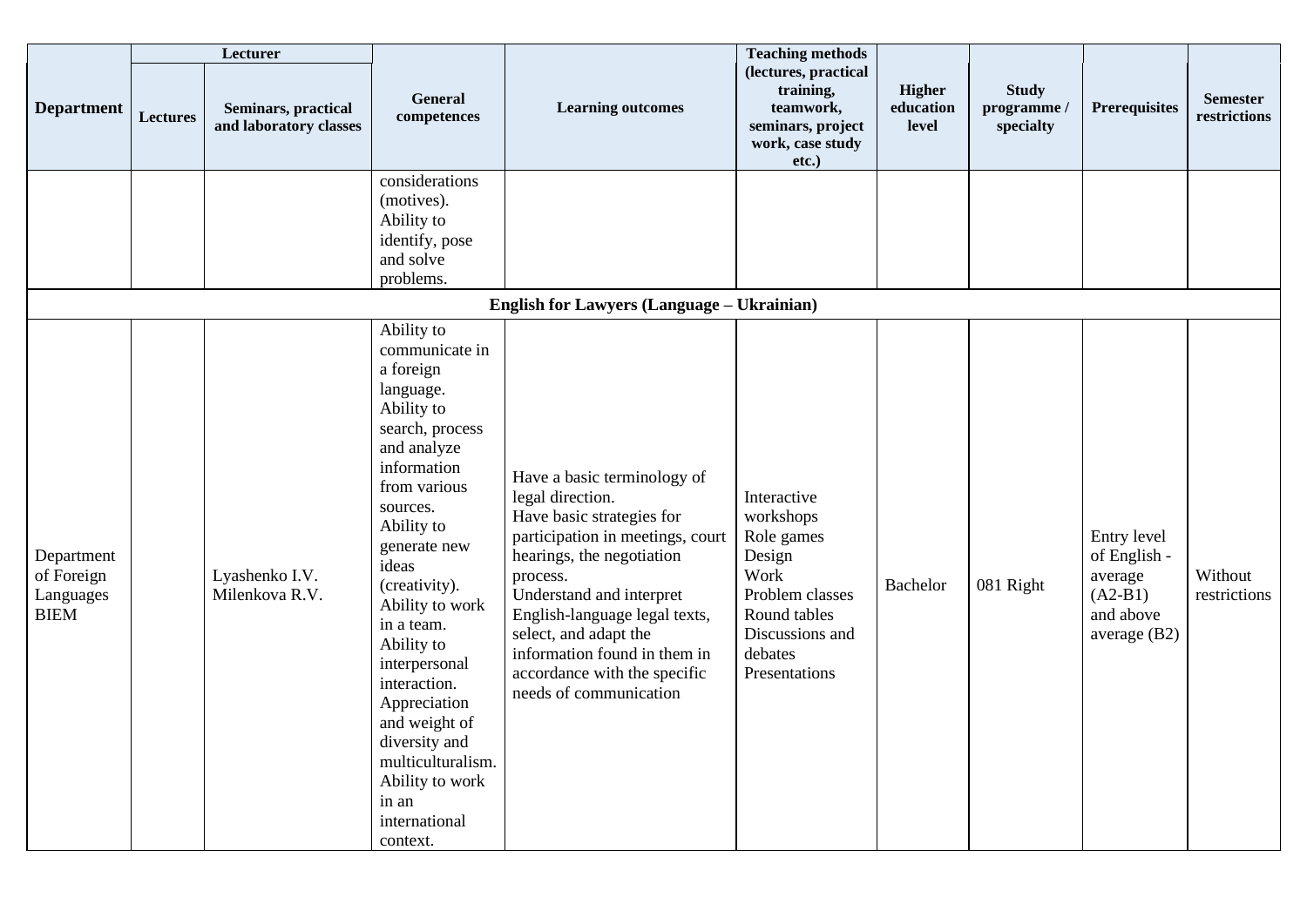|                                                      |                 | Lecturer                                      |                                                                                                                                                                                                                                                                                                                                                                                                                                                                 |                                                                                                                                                                                                                                                                                                                                                                                                                                                                                                                                    | <b>Teaching methods</b>                                                                             |                              |                                         |                                                                                  |                                 |
|------------------------------------------------------|-----------------|-----------------------------------------------|-----------------------------------------------------------------------------------------------------------------------------------------------------------------------------------------------------------------------------------------------------------------------------------------------------------------------------------------------------------------------------------------------------------------------------------------------------------------|------------------------------------------------------------------------------------------------------------------------------------------------------------------------------------------------------------------------------------------------------------------------------------------------------------------------------------------------------------------------------------------------------------------------------------------------------------------------------------------------------------------------------------|-----------------------------------------------------------------------------------------------------|------------------------------|-----------------------------------------|----------------------------------------------------------------------------------|---------------------------------|
| <b>Department</b>                                    | <b>Lectures</b> | Seminars, practical<br>and laboratory classes | General<br>competences                                                                                                                                                                                                                                                                                                                                                                                                                                          | <b>Learning outcomes</b>                                                                                                                                                                                                                                                                                                                                                                                                                                                                                                           | (lectures, practical<br>training,<br>teamwork,<br>seminars, project<br>work, case study<br>$etc.$ ) | Higher<br>education<br>level | <b>Study</b><br>programme.<br>specialty | <b>Prerequisites</b>                                                             | <b>Semester</b><br>restrictions |
|                                                      |                 |                                               | Ability to act<br>based on ethical<br>considerations<br>(motives)                                                                                                                                                                                                                                                                                                                                                                                               |                                                                                                                                                                                                                                                                                                                                                                                                                                                                                                                                    |                                                                                                     |                              |                                         |                                                                                  |                                 |
|                                                      |                 |                                               |                                                                                                                                                                                                                                                                                                                                                                                                                                                                 | <b>English for Sports Coaches (Language – Ukrainian)</b>                                                                                                                                                                                                                                                                                                                                                                                                                                                                           |                                                                                                     |                              |                                         |                                                                                  |                                 |
| Department<br>of Foreign<br>Languages<br><b>BIEM</b> |                 | Lyashenko IV                                  | Ability to<br>communicate in<br>a foreign<br>language.<br>Ability to<br>search, process<br>and analyze<br>information<br>from various<br>sources.<br>Ability to<br>generate new<br>ideas<br>(creativity).<br>Ability to work<br>in a team.<br>Ability to<br>interpersonal<br>interaction.<br>Appreciation<br>and weight of<br>diversity and<br>multiculturalism.<br>Ability to work<br>in an<br>international<br>context.<br>Ability to act<br>based on ethical | Possess a wide range of lexical<br>units, thematically related to<br>knowledge about the human<br>body and its physiology, the<br>basic set of physical exercises,<br>the principles of sports training<br>and teaching physical<br>culture; communicate on topics<br>related to professional<br>situations; be able to respond<br>to typical professional problem<br>situations with the use of<br>adequate English language<br>tools.<br>Understand English written<br>and oral information related to<br>the professional field | Interactive<br>workshops<br>Role games<br>Design<br>Work<br>Problem classes                         | <b>Bachelor</b>              | 017 Physical<br>culture and<br>sports   | Entry level<br>of English -<br>average<br>$(A2-B1)$<br>and above<br>average (B2) | Without<br>restrictions         |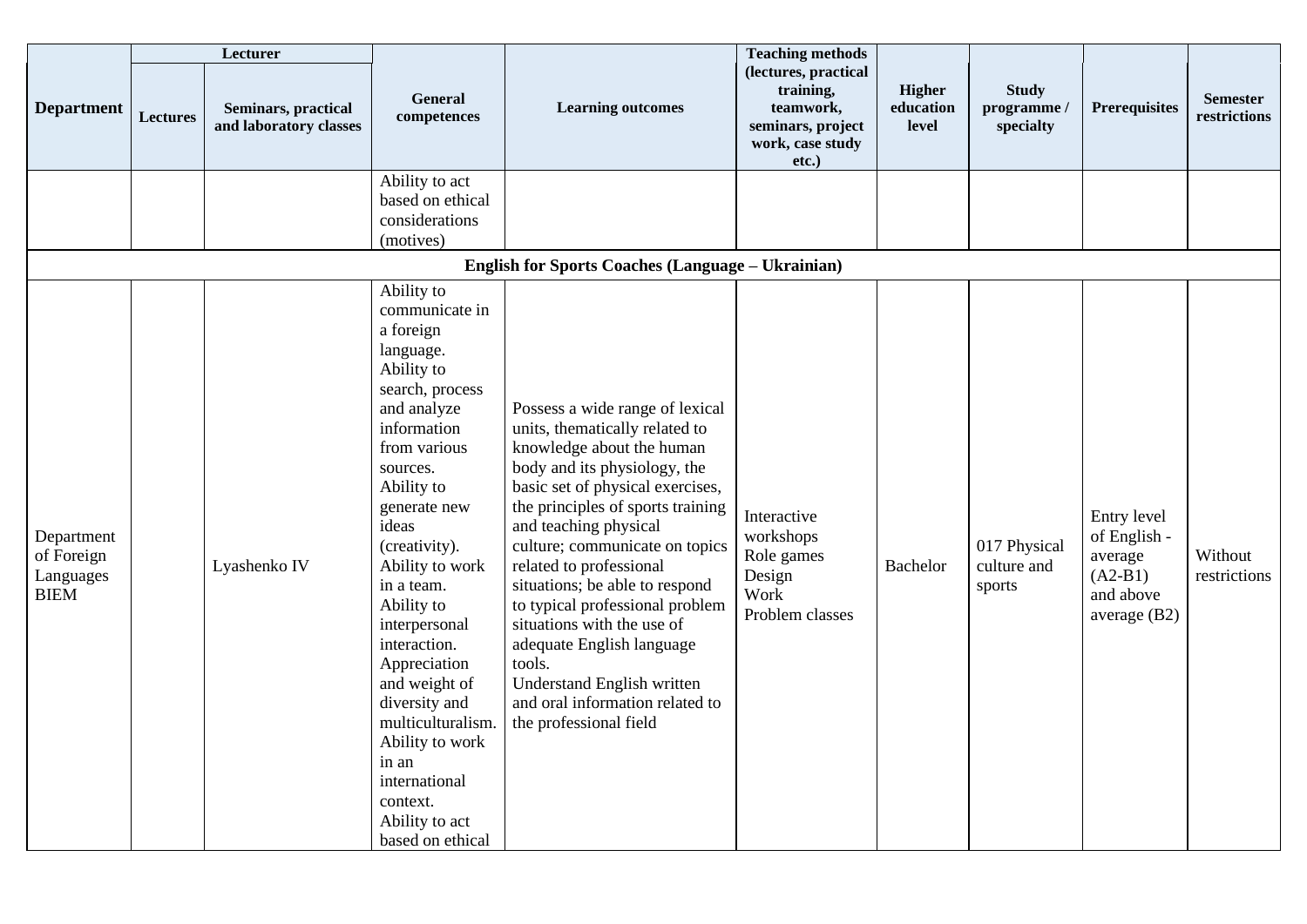|                                                      |                 | Lecturer                                      |                                                                                                                                                                                                                                                                                                                                                                                                                                                                                                |                                                                                                                                                                                                                                                                                                                                                                                                                                                                                                                                                                             | <b>Teaching methods</b>                                                                             |                              |                                                     |                                                                                  |                                 |
|------------------------------------------------------|-----------------|-----------------------------------------------|------------------------------------------------------------------------------------------------------------------------------------------------------------------------------------------------------------------------------------------------------------------------------------------------------------------------------------------------------------------------------------------------------------------------------------------------------------------------------------------------|-----------------------------------------------------------------------------------------------------------------------------------------------------------------------------------------------------------------------------------------------------------------------------------------------------------------------------------------------------------------------------------------------------------------------------------------------------------------------------------------------------------------------------------------------------------------------------|-----------------------------------------------------------------------------------------------------|------------------------------|-----------------------------------------------------|----------------------------------------------------------------------------------|---------------------------------|
| <b>Department</b>                                    | <b>Lectures</b> | Seminars, practical<br>and laboratory classes | General<br>competences                                                                                                                                                                                                                                                                                                                                                                                                                                                                         | <b>Learning outcomes</b>                                                                                                                                                                                                                                                                                                                                                                                                                                                                                                                                                    | (lectures, practical<br>training,<br>teamwork,<br>seminars, project<br>work, case study<br>$etc.$ ) | Higher<br>education<br>level | <b>Study</b><br>programme.<br>specialty             | <b>Prerequisites</b>                                                             | <b>Semester</b><br>restrictions |
|                                                      |                 |                                               | considerations<br>(motives)                                                                                                                                                                                                                                                                                                                                                                                                                                                                    |                                                                                                                                                                                                                                                                                                                                                                                                                                                                                                                                                                             |                                                                                                     |                              |                                                     |                                                                                  |                                 |
|                                                      |                 |                                               |                                                                                                                                                                                                                                                                                                                                                                                                                                                                                                | <b>English for Rehabilitation Specialists (Language - Ukrainian)</b>                                                                                                                                                                                                                                                                                                                                                                                                                                                                                                        |                                                                                                     |                              |                                                     |                                                                                  |                                 |
| Department<br>of Foreign<br>Languages<br><b>BIEM</b> |                 | Lyashenko I.V.                                | Ability to<br>communicate in<br>a foreign<br>language.<br>Ability to<br>search, process<br>and analyze<br>information<br>from various<br>sources.<br>Ability to<br>generate new<br>ideas<br>(creativity).<br>Ability to work<br>in a team.<br>Ability to<br>interpersonal<br>interaction.<br>Appreciation<br>and weight of<br>diversity and<br>multiculturalism.<br>Ability to work<br>in an<br>international<br>context.<br>Ability to act<br>based on ethical<br>considerations<br>(motives) | Have a wide range of lexical<br>units, thematically related to<br>knowledge about the human<br>body and physiological<br>systems, physical rehabilitation<br>of the musculoskeletal system,<br>solving problems of<br>physiological systems<br>disorders, basic set of physical<br>exercises.<br>Communicate on topics related<br>to professional situations.<br>Be able to respond to typical<br>professional problem situations<br>with the use of adequate<br>English language tools.<br>Understand written and oral<br>information related to the<br>professional field | Interactive<br>workshops<br>Role games<br>Design<br>Work<br>Problem classes                         | Bachelor                     | 227 Physical<br>therapy,<br>occupational<br>therapy | Entry level<br>of English -<br>average<br>$(A2-B1)$<br>and above<br>average (B2) | Without<br>restrictions         |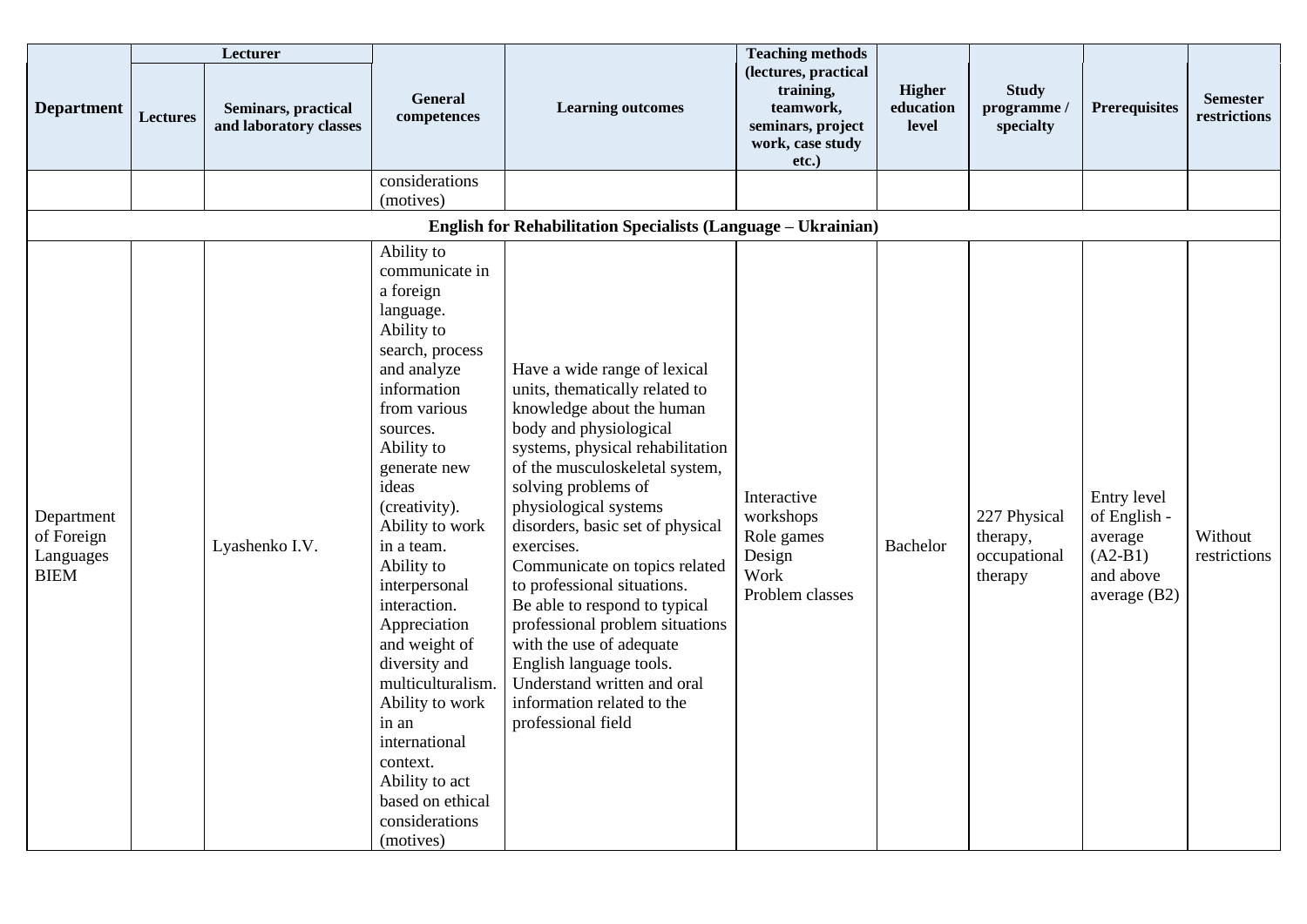|                                                      |                 | Lecturer                                            |                                                                                                                                                                                                                                                                                                                                                                                                                                                                                                                         |                                                                                                                                                                                                                                                                                                                                                                                                                                       | <b>Teaching methods</b>                                                                                   |                                     |                                          |                                                                         |                                 |
|------------------------------------------------------|-----------------|-----------------------------------------------------|-------------------------------------------------------------------------------------------------------------------------------------------------------------------------------------------------------------------------------------------------------------------------------------------------------------------------------------------------------------------------------------------------------------------------------------------------------------------------------------------------------------------------|---------------------------------------------------------------------------------------------------------------------------------------------------------------------------------------------------------------------------------------------------------------------------------------------------------------------------------------------------------------------------------------------------------------------------------------|-----------------------------------------------------------------------------------------------------------|-------------------------------------|------------------------------------------|-------------------------------------------------------------------------|---------------------------------|
| <b>Department</b>                                    | <b>Lectures</b> | Seminars, practical<br>and laboratory classes       | General<br>competences                                                                                                                                                                                                                                                                                                                                                                                                                                                                                                  | <b>Learning outcomes</b>                                                                                                                                                                                                                                                                                                                                                                                                              | (lectures, practical<br>training,<br>teamwork,<br>seminars, project<br>work, case study<br>$etc.$ )       | <b>Higher</b><br>education<br>level | <b>Study</b><br>programme /<br>specialty | <b>Prerequisites</b>                                                    | <b>Semester</b><br>restrictions |
|                                                      |                 |                                                     |                                                                                                                                                                                                                                                                                                                                                                                                                                                                                                                         | English for Professional Communication in an International Context (Language – Ukrainian)                                                                                                                                                                                                                                                                                                                                             |                                                                                                           |                                     |                                          |                                                                         |                                 |
| Department<br>of Foreign<br>Languages<br><b>BIEM</b> |                 | Andreyko L.V.<br>Gnapovska L.V.<br>Kozlovskaya G.B. | Ability to<br>communicate in<br>a foreign<br>language.<br>Ability to learn<br>and master<br>modern<br>knowledge.<br>Ability to<br>search, process<br>and analyze<br>information<br>from various<br>sources.<br>Ability to<br>generate new<br>ideas<br>(creativity).<br>Ability to work<br>in a team.<br>Ability to<br>interpersonal<br>interaction.<br>Appreciation<br>and weight of<br>diversity and<br>multiculturalism.<br>Ability to work<br>in an<br>international<br>context.<br>Ability to work<br>autonomously. | Demonstrate adequate<br>language behaviour in the<br>areas of professional<br>communication in English<br>against the background of a<br>high level of cross-cultural<br>tolerance.<br>Expand the arsenal of<br>professional terminology.<br>Understand and interpret<br>professional English texts.<br>Conduct basic business<br>correspondence, typical in<br>situations of business<br>communication at the<br>international level | Interactive<br>workshops<br>Role games<br>Design<br>Work<br>Problem classes<br>Discussions and<br>debates | Master                              | For the whole<br>contingent of<br>SSU    | The entry<br>level of<br>English<br>proficiency<br>is high<br>$(B1-B2)$ | Without<br>restrictions         |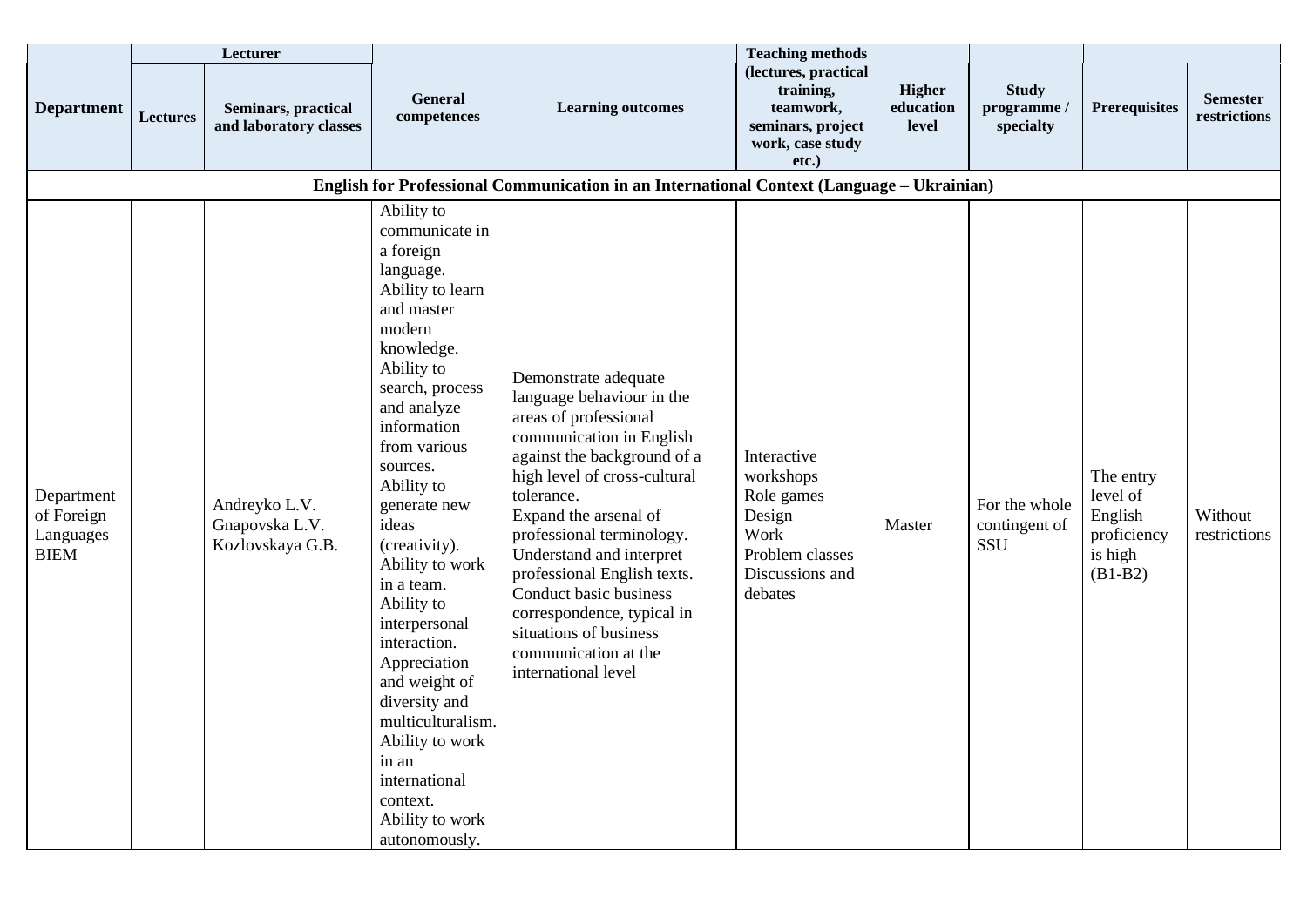|                                                      |          | Lecturer                                           |                                                                                                                                                                                                                                                                                                                                                                                      |                                                                                                                                                                                                                                                                                                                                                                                                                                                                                                                                                         | <b>Teaching methods</b>                                                                          |                                     |                                         |                                                                          |                                 |
|------------------------------------------------------|----------|----------------------------------------------------|--------------------------------------------------------------------------------------------------------------------------------------------------------------------------------------------------------------------------------------------------------------------------------------------------------------------------------------------------------------------------------------|---------------------------------------------------------------------------------------------------------------------------------------------------------------------------------------------------------------------------------------------------------------------------------------------------------------------------------------------------------------------------------------------------------------------------------------------------------------------------------------------------------------------------------------------------------|--------------------------------------------------------------------------------------------------|-------------------------------------|-----------------------------------------|--------------------------------------------------------------------------|---------------------------------|
| <b>Department</b>                                    | Lectures | Seminars, practical<br>and laboratory classes      | General<br>competences                                                                                                                                                                                                                                                                                                                                                               | <b>Learning outcomes</b>                                                                                                                                                                                                                                                                                                                                                                                                                                                                                                                                | (lectures, practical<br>training,<br>teamwork,<br>seminars, project<br>work, case study<br>etc.) | <b>Higher</b><br>education<br>level | <b>Study</b><br>programme/<br>specialty | <b>Prerequisites</b>                                                     | <b>Semester</b><br>restrictions |
|                                                      |          |                                                    | Ability to act<br>based on ethical<br>considerations<br>(motives).<br>Ability to<br>identify, pose<br>and solve<br>problems                                                                                                                                                                                                                                                          |                                                                                                                                                                                                                                                                                                                                                                                                                                                                                                                                                         |                                                                                                  |                                     |                                         |                                                                          |                                 |
|                                                      |          |                                                    |                                                                                                                                                                                                                                                                                                                                                                                      | Practice of English-Language Academic Communication (Language - Ukrainian)                                                                                                                                                                                                                                                                                                                                                                                                                                                                              |                                                                                                  |                                     |                                         |                                                                          |                                 |
| Department<br>of Foreign<br>Languages<br><b>BIEM</b> |          | Gnapovska L.V.<br>Khodtseva A.O.<br>Lyashenko I.V. | Ability to<br>communicate in<br>a foreign<br>language.<br>Ability to learn<br>and master<br>modern<br>knowledge.<br>Ability to<br>search, process<br>and analyze<br>information<br>from various<br>sources.<br>Ability to<br>generate new<br>ideas<br>(creativity).<br>Ability to work<br>in a team.<br>Ability to<br>interpersonal<br>interaction.<br>Appreciation<br>and weight of | Make presentations / reports on<br>academic issues, considering<br>the audience and purpose of<br>the presentation.<br>It is logical to structure the<br>ideas of the speech, taking into<br>account different points of<br>view on the problem covered.<br>Highlight the main idea,<br>expanding and developing it.<br>Use adequate strategies for<br>participation in academic<br>discussions, seminars,<br>consultations.<br>Initiate and initiate a<br>discussion, adequately respond<br>to the views of its participants,<br>summarize the results | Interactive<br>workshops<br>Role games<br>Problem classes<br>Round tables                        | Master                              | For the whole<br>contingent of<br>SSU   | The entry<br>level of<br>English<br>proficiency<br>is high<br>$(B2-B2+)$ | Without<br>restrictions         |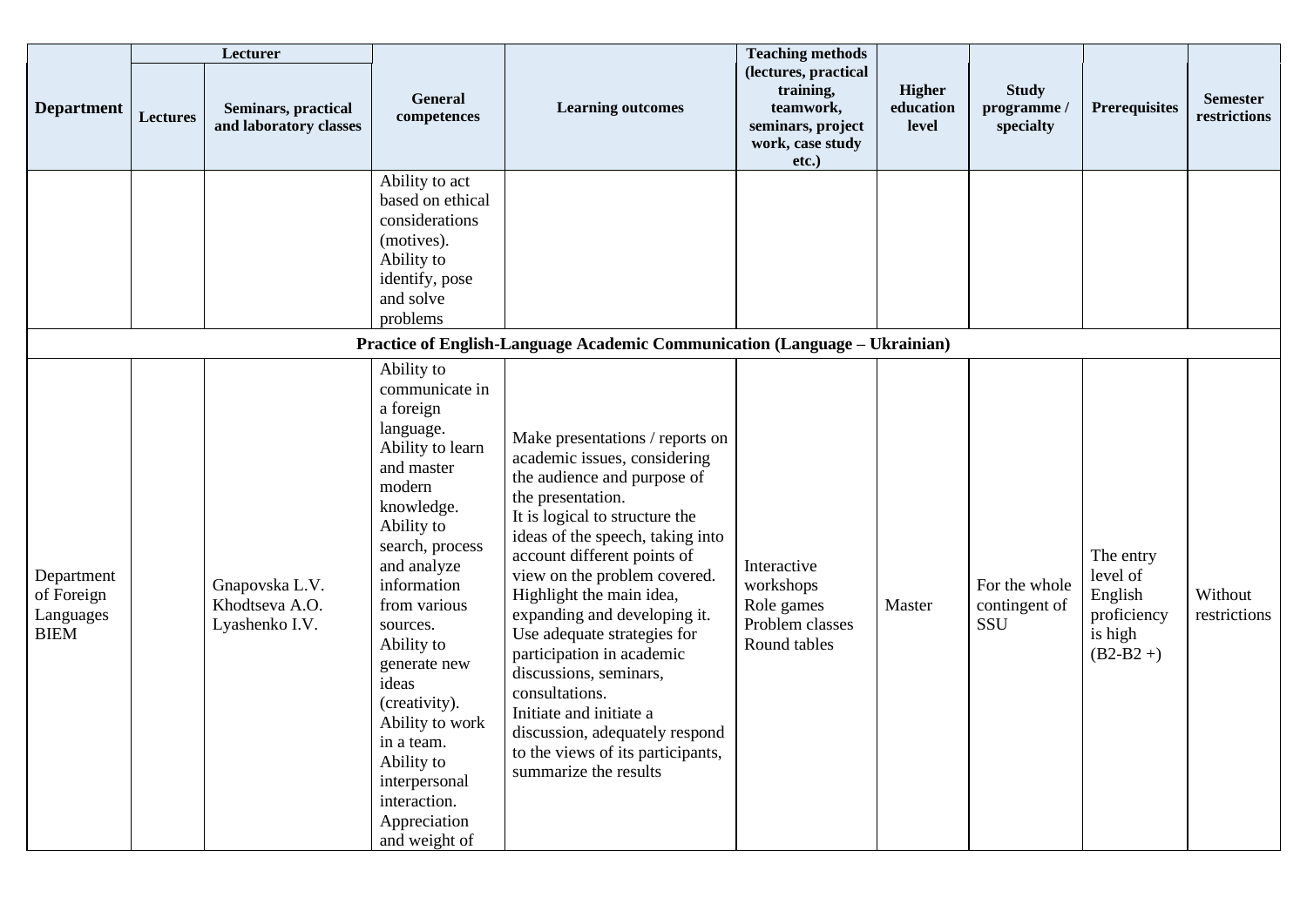|                                                      |          | Lecturer                                          |                                                                                                                                                                                                                                                                     |                                                                                                                                                                                                                                                                                                                                                                                                                                                                                    | <b>Teaching methods</b>                                                                             |                                     |                                        |                                                                          |                                 |
|------------------------------------------------------|----------|---------------------------------------------------|---------------------------------------------------------------------------------------------------------------------------------------------------------------------------------------------------------------------------------------------------------------------|------------------------------------------------------------------------------------------------------------------------------------------------------------------------------------------------------------------------------------------------------------------------------------------------------------------------------------------------------------------------------------------------------------------------------------------------------------------------------------|-----------------------------------------------------------------------------------------------------|-------------------------------------|----------------------------------------|--------------------------------------------------------------------------|---------------------------------|
| <b>Department</b>                                    | Lectures | Seminars, practical<br>and laboratory classes     | <b>General</b><br>competences                                                                                                                                                                                                                                       | <b>Learning outcomes</b>                                                                                                                                                                                                                                                                                                                                                                                                                                                           | (lectures, practical<br>training,<br>teamwork,<br>seminars, project<br>work, case study<br>$etc.$ ) | <b>Higher</b><br>education<br>level | <b>Study</b><br>programme<br>specialty | <b>Prerequisites</b>                                                     | <b>Semester</b><br>restrictions |
|                                                      |          |                                                   | diversity and<br>multiculturalism.<br>Ability to work<br>in an<br>international<br>context.<br>Ability to work<br>autonomously.<br>Ability to act<br>based on ethical<br>considerations<br>(motives).<br>Ability to<br>identify, pose<br>and solve<br>problems      |                                                                                                                                                                                                                                                                                                                                                                                                                                                                                    |                                                                                                     |                                     |                                        |                                                                          |                                 |
|                                                      |          |                                                   |                                                                                                                                                                                                                                                                     | Fundamentals of Academic Writing in English (Language - Ukrainian)                                                                                                                                                                                                                                                                                                                                                                                                                 |                                                                                                     |                                     |                                        |                                                                          |                                 |
| Department<br>of Foreign<br>Languages<br><b>BIEM</b> |          | Lyashenko I.V.<br>Andreyko L.V.<br>Khodtseva A.O. | Ability to<br>communicate in<br>a foreign<br>language.<br>Ability to learn<br>and master<br>modern<br>knowledge.<br>Ability to<br>search, process<br>and analyze<br>information<br>from various<br>sources.<br>Ability to<br>generate new<br>ideas<br>(creativity). | Record and present in writing<br>the results of research, taking<br>into account the audience and<br>the purpose of the work;<br>logically structure ideas,<br>organize a written text as a<br>sequence of paragraphs with<br>their inherent standards of<br>organization;<br>use adequate linguistic means<br>of communication to combine.<br>ideas into a single text at the<br>level of paragraphs and the<br>whole work;<br>interpret and compare tables,<br>graphs, diagrams; | Workshops                                                                                           | Master                              | For the whole<br>contingent of<br>SSU  | The entry<br>level of<br>English<br>proficiency<br>is high<br>$(B2-B2+)$ | Without<br>restrictions         |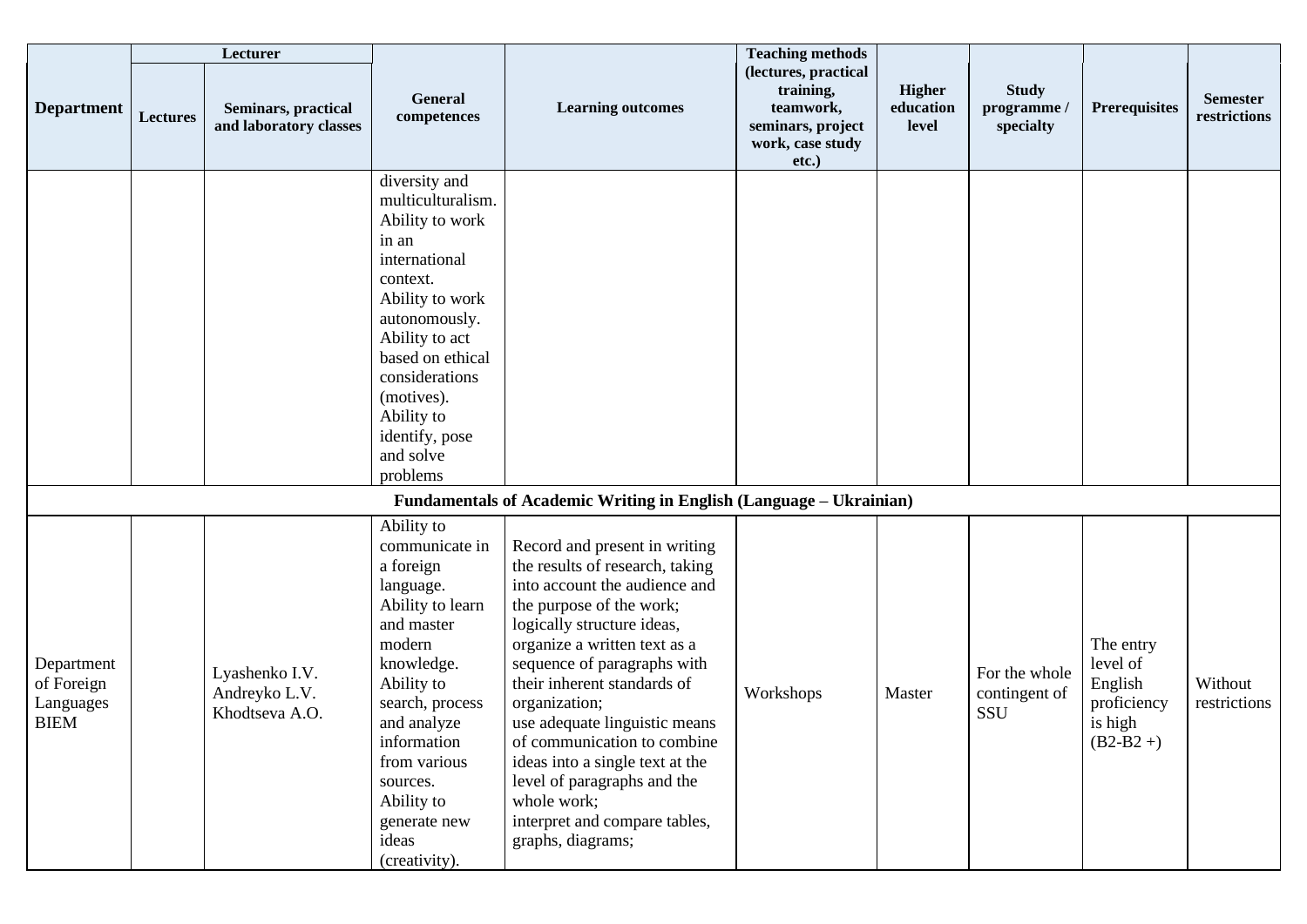|                                                      |          | Lecturer                                          |                                                                                                                                                                                                                                                                                                                                                     |                                                                                                                                                                                                                                                            | <b>Teaching methods</b>                                                                             |                                     |                                        |                                                    |                                 |
|------------------------------------------------------|----------|---------------------------------------------------|-----------------------------------------------------------------------------------------------------------------------------------------------------------------------------------------------------------------------------------------------------------------------------------------------------------------------------------------------------|------------------------------------------------------------------------------------------------------------------------------------------------------------------------------------------------------------------------------------------------------------|-----------------------------------------------------------------------------------------------------|-------------------------------------|----------------------------------------|----------------------------------------------------|---------------------------------|
| <b>Department</b>                                    | Lectures | Seminars, practical<br>and laboratory classes     | General<br>competences                                                                                                                                                                                                                                                                                                                              | <b>Learning outcomes</b>                                                                                                                                                                                                                                   | (lectures, practical<br>training,<br>teamwork,<br>seminars, project<br>work, case study<br>$etc.$ ) | <b>Higher</b><br>education<br>level | <b>Study</b><br>programme<br>specialty | <b>Prerequisites</b>                               | <b>Semester</b><br>restrictions |
|                                                      |          |                                                   | Ability to work<br>in an<br>international<br>context.<br>Ability to work<br>autonomously.<br>Ability to act<br>based on ethical<br>considerations<br>(motives)                                                                                                                                                                                      | summarize, re-phrase and<br>synthesize ideas from different<br>types of information resources;<br>quote correctly; to compile a<br>bibliography correctly                                                                                                  |                                                                                                     |                                     |                                        |                                                    |                                 |
|                                                      |          |                                                   |                                                                                                                                                                                                                                                                                                                                                     | Module A1.1: Elementary German Language Course (Language – Ukrainian)                                                                                                                                                                                      |                                                                                                     |                                     |                                        |                                                    |                                 |
| Department<br>of Foreign<br>Languages<br><b>BIEM</b> |          | Otroshchenko L.S.<br>Sushko-<br>Bezdenezhnih M.G. | Ability to<br>communicate in<br>a foreign<br>language.<br>Ability to learn<br>and master<br>modern<br>knowledge.<br>Ability to<br>search, process<br>and analyze<br>information<br>from various<br>sources.<br>Ability to<br>generate new<br>ideas<br>(creativity).<br>Ability to work<br>in a team.<br>Ability to<br>interpersonal<br>interaction. | Use basic greetings;<br>say "yes, no, sorry, please,<br>thank you";<br>make simple purchases,<br>name and ask about the day,<br>hour and date;<br>fill in simple forms, entering<br>personal information, name,<br>address, nationality, marital<br>status | Practical training<br>Teamwork<br><b>Blended learning</b>                                           | Bachelor                            | For the whole<br>contingent of<br>SSU  | Lack of<br>entry level<br>proficiency<br>in German | Without<br>restrictions         |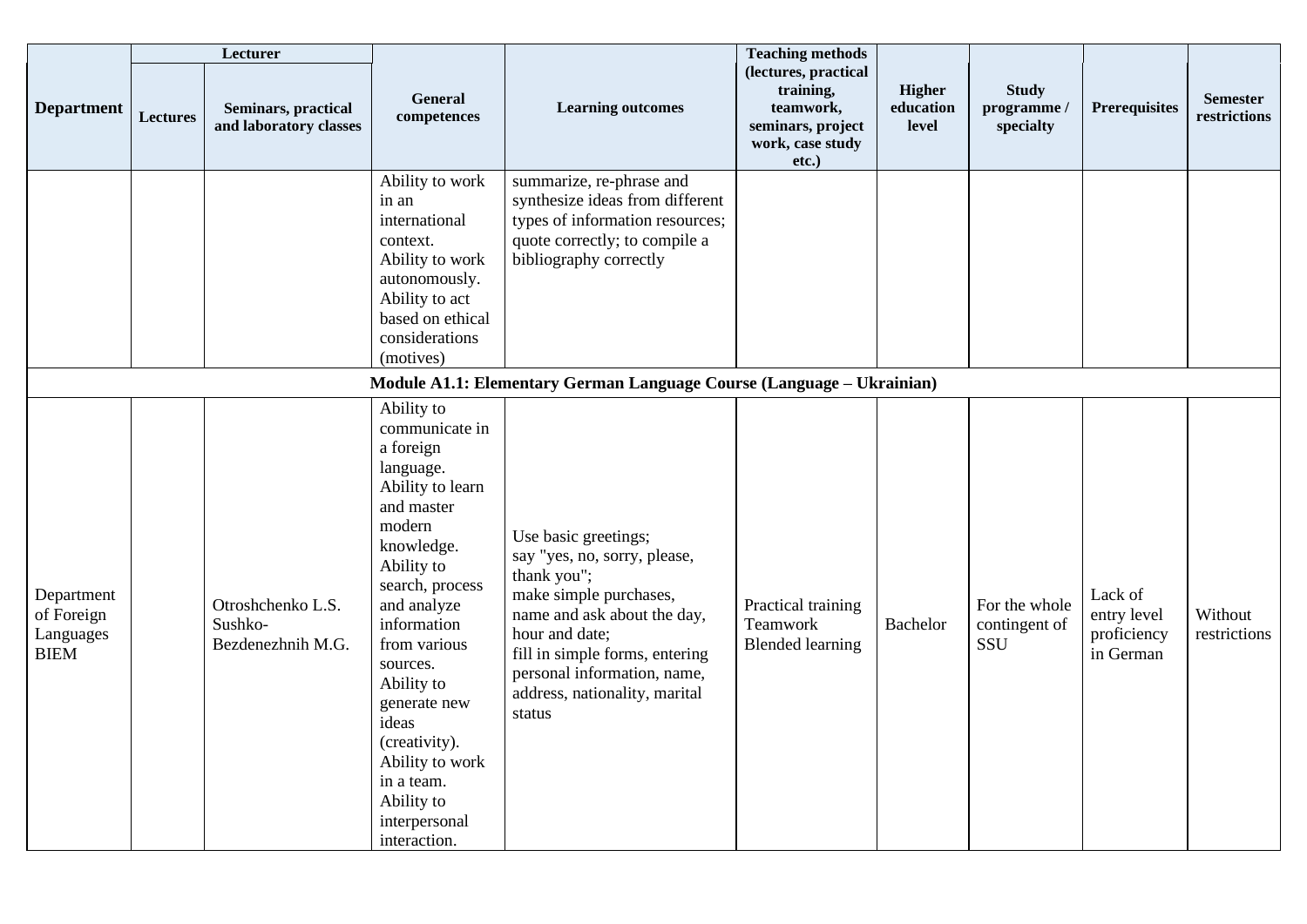|                                                      |          | Lecturer                                        |                                                                                                                                                                                                                                                                                                      |                                                                                                                                                                                                                                                                                                                                                 | <b>Teaching methods</b>                                                                          |                                     |                                        |                                                                                          |                                 |
|------------------------------------------------------|----------|-------------------------------------------------|------------------------------------------------------------------------------------------------------------------------------------------------------------------------------------------------------------------------------------------------------------------------------------------------------|-------------------------------------------------------------------------------------------------------------------------------------------------------------------------------------------------------------------------------------------------------------------------------------------------------------------------------------------------|--------------------------------------------------------------------------------------------------|-------------------------------------|----------------------------------------|------------------------------------------------------------------------------------------|---------------------------------|
| <b>Department</b>                                    | Lectures | Seminars, practical<br>and laboratory classes   | General<br>competences                                                                                                                                                                                                                                                                               | <b>Learning outcomes</b>                                                                                                                                                                                                                                                                                                                        | (lectures, practical<br>training,<br>teamwork,<br>seminars, project<br>work, case study<br>etc.) | <b>Higher</b><br>education<br>level | <b>Study</b><br>programme<br>specialty | <b>Prerequisites</b>                                                                     | <b>Semester</b><br>restrictions |
|                                                      |          |                                                 | Appreciation<br>and weight of<br>diversity and<br>multiculturalism.<br>Ability to work<br>in an<br>international<br>context.<br>Ability to act on<br>the basis of<br>ethical<br>considerations<br>(motives)                                                                                          |                                                                                                                                                                                                                                                                                                                                                 |                                                                                                  |                                     |                                        |                                                                                          |                                 |
|                                                      |          |                                                 |                                                                                                                                                                                                                                                                                                      | Module A1.2: Entry Level German Language Course (Language - Ukrainian)                                                                                                                                                                                                                                                                          |                                                                                                  |                                     |                                        |                                                                                          |                                 |
| Department<br>of Foreign<br>Languages<br><b>BIEM</b> |          | Otroshchenko LS<br>Sushko-<br>Bezdenezhnih M.G. | Ability to<br>communicate in<br>a foreign<br>language.<br>Ability to learn<br>and master<br>modern<br>knowledge.<br>Ability to<br>search, process<br>and analyze<br>information<br>from various<br>sources.<br>Ability to<br>generate new<br>ideas<br>(creativity).<br>Ability to work<br>in a team. | Communicate by simple<br>means, ask simple questions<br>and answer the same questions<br>about himself, place of<br>residence, people he knows,<br>things he has,<br>initiate and maintain a<br>conversation with simple<br>remarks while meeting urgent<br>needs or on very familiar<br>topics: daily routine, food,<br>family, shopping, etc. | Practical training<br>Teamwork<br><b>Blended learning</b>                                        | Bachelor                            | For the whole<br>contingent of<br>SSU  | The entry<br>level of<br>German<br>language<br>proficiency<br>is<br>elementary<br>(A1.1) | Without<br>restrictions         |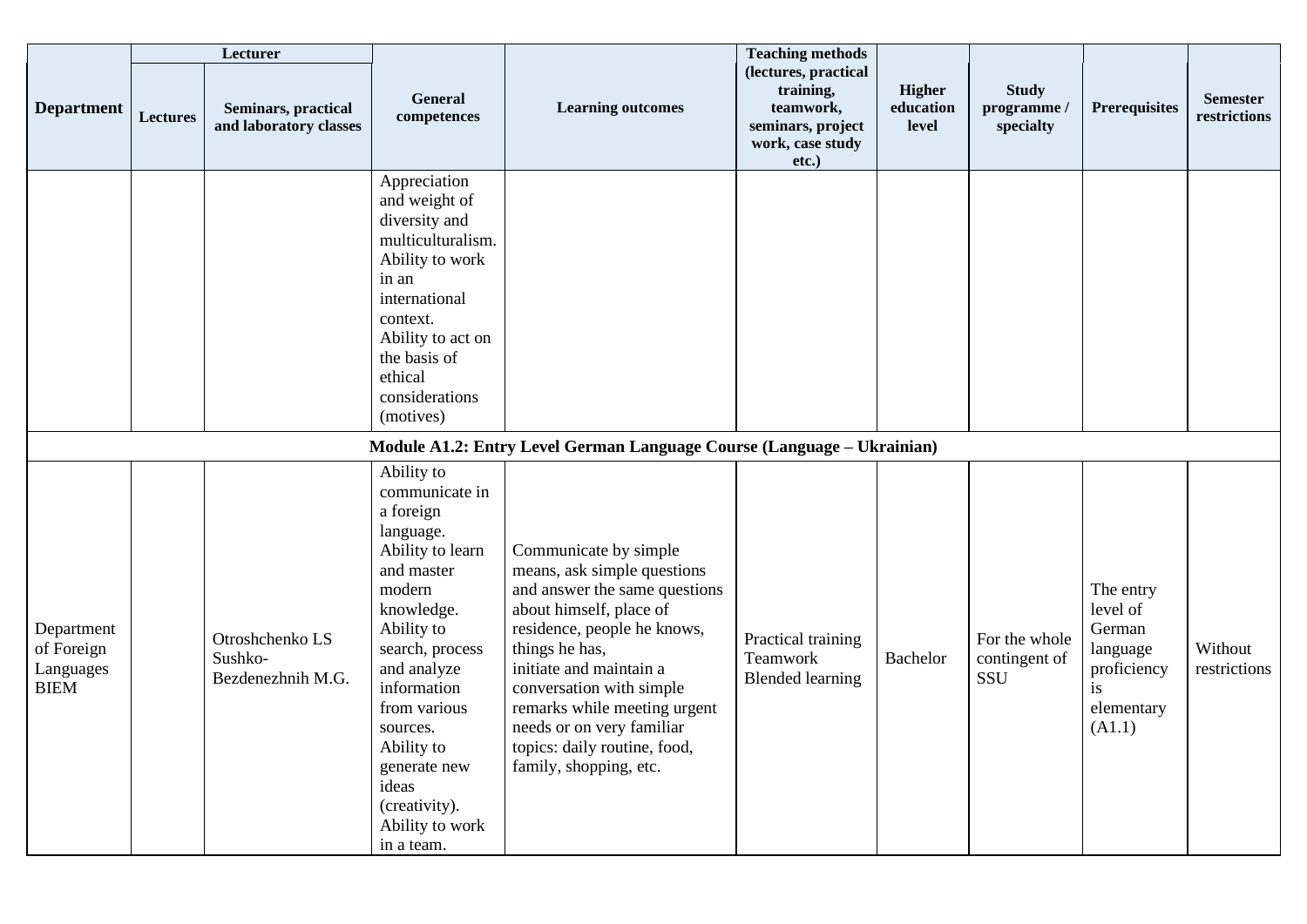|                                                      |          | Lecturer                                          |                                                                                                                                                                                                                                                                                                      |                                                                                                                                                                                                                                                                                                                                                                                                               | <b>Teaching methods</b>                                                                          |                                     |                                        |                                                                             |                                 |
|------------------------------------------------------|----------|---------------------------------------------------|------------------------------------------------------------------------------------------------------------------------------------------------------------------------------------------------------------------------------------------------------------------------------------------------------|---------------------------------------------------------------------------------------------------------------------------------------------------------------------------------------------------------------------------------------------------------------------------------------------------------------------------------------------------------------------------------------------------------------|--------------------------------------------------------------------------------------------------|-------------------------------------|----------------------------------------|-----------------------------------------------------------------------------|---------------------------------|
| <b>Department</b>                                    | Lectures | Seminars, practical<br>and laboratory classes     | General<br>competences                                                                                                                                                                                                                                                                               | <b>Learning outcomes</b>                                                                                                                                                                                                                                                                                                                                                                                      | (lectures, practical<br>training,<br>teamwork,<br>seminars, project<br>work, case study<br>etc.) | <b>Higher</b><br>education<br>level | <b>Study</b><br>programme<br>specialty | <b>Prerequisites</b>                                                        | <b>Semester</b><br>restrictions |
|                                                      |          |                                                   | Ability to<br>interpersonal<br>interaction.<br>Ability to work<br>in an<br>international<br>context.<br>Ability to work<br>autonomously.<br>Ability to act on<br>the basis of<br>ethical<br>considerations<br>(motives).                                                                             |                                                                                                                                                                                                                                                                                                                                                                                                               |                                                                                                  |                                     |                                        |                                                                             |                                 |
|                                                      |          |                                                   |                                                                                                                                                                                                                                                                                                      | Module A2.1: Advanced Entry-Level German Language Course (Language - Ukrainian)                                                                                                                                                                                                                                                                                                                               |                                                                                                  |                                     |                                        |                                                                             |                                 |
| Department<br>of Foreign<br>Languages<br><b>BIEM</b> |          | Otroshchenko L.S.<br>Sushko-<br>Bezdenezhnih M.G. | Ability to<br>communicate in<br>a foreign<br>language.<br>Ability to learn<br>and master<br>modern<br>knowledge.<br>Ability to<br>search, process<br>and analyze<br>information<br>from various<br>sources.<br>Ability to<br>generate new<br>ideas<br>(creativity).<br>Ability to work<br>in a team. | Use simple daily forms of<br>politeness, greetings and<br>addresses; greet people, ask<br>how they are doing and react to<br>the news; make very short<br>social contacts; ask questions<br>and answer questions about<br>what they do at work and in<br>their free time;<br>to invite and respond to<br>invitations; discuss what to do,<br>where to go, arrange a<br>meeting; make suggestions and<br>agree | Practical training<br>Teamwork<br><b>Blended learning</b>                                        | Bachelor                            | For the whole<br>contingent of<br>SSU  | Entry level<br>of German<br>language<br>proficiency -<br>beginner<br>(A1.2) | Without<br>restrictions         |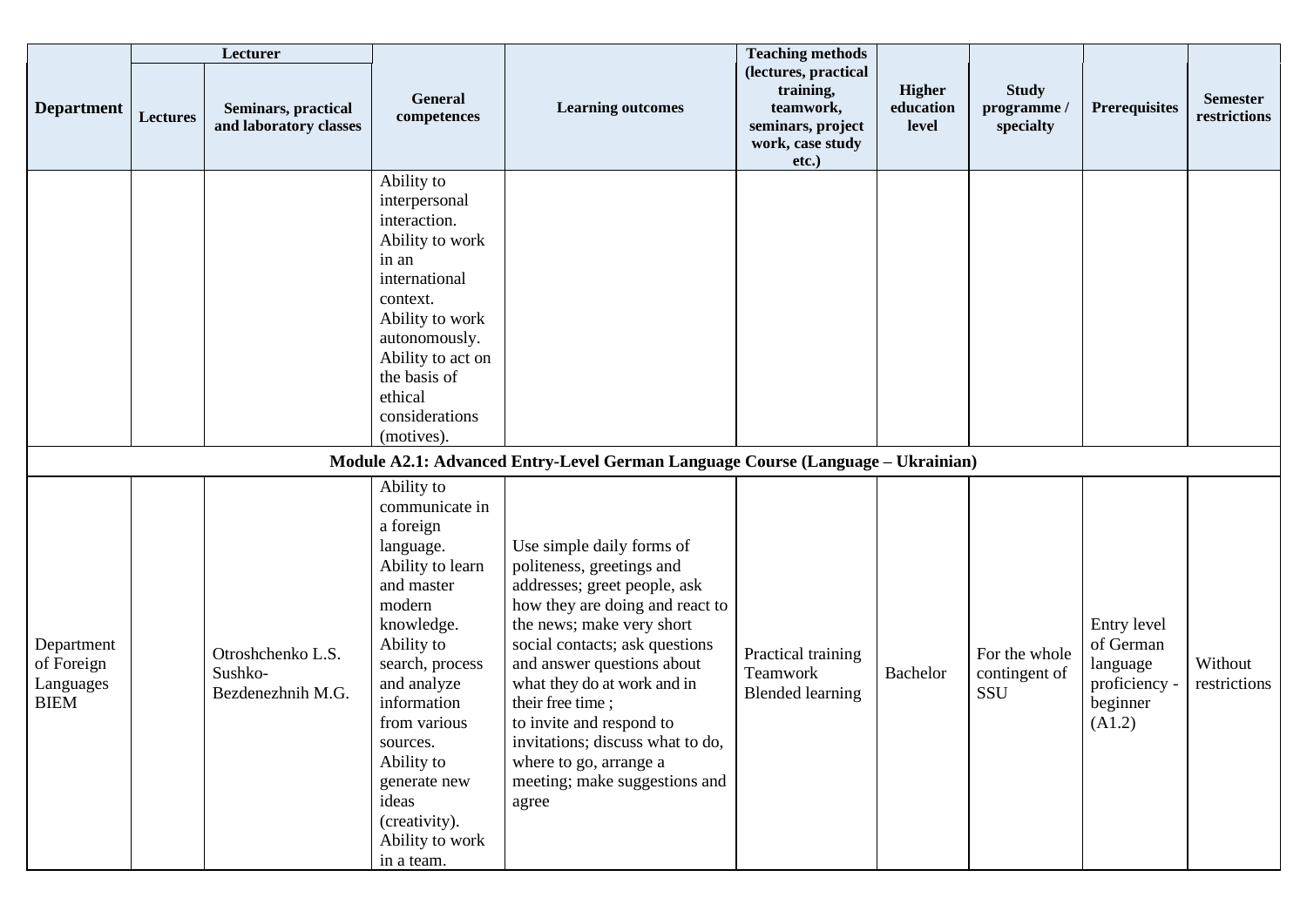|                                                      |                 | Lecturer                                          |                                                                                                                                                                                                                                                                                      |                                                                                                                                                                                                                                                                                                                                                                                                                                                           | <b>Teaching methods</b>                                                                             |                                     |                                        |                                                                                     |                                 |
|------------------------------------------------------|-----------------|---------------------------------------------------|--------------------------------------------------------------------------------------------------------------------------------------------------------------------------------------------------------------------------------------------------------------------------------------|-----------------------------------------------------------------------------------------------------------------------------------------------------------------------------------------------------------------------------------------------------------------------------------------------------------------------------------------------------------------------------------------------------------------------------------------------------------|-----------------------------------------------------------------------------------------------------|-------------------------------------|----------------------------------------|-------------------------------------------------------------------------------------|---------------------------------|
| <b>Department</b>                                    | <b>Lectures</b> | Seminars, practical<br>and laboratory classes     | General<br>competences                                                                                                                                                                                                                                                               | <b>Learning outcomes</b>                                                                                                                                                                                                                                                                                                                                                                                                                                  | (lectures, practical<br>training,<br>teamwork,<br>seminars, project<br>work, case study<br>$etc.$ ) | <b>Higher</b><br>education<br>level | <b>Study</b><br>programme<br>specialty | <b>Prerequisites</b>                                                                | <b>Semester</b><br>restrictions |
|                                                      |                 |                                                   | Ability to<br>interpersonal<br>interaction.<br>Appreciation<br>and weight of<br>diversity and<br>multiculturalism.<br>Ability to work<br>in an<br>international<br>context.<br>Ability to work<br>autonomously.<br>Ability to act<br>based on ethical<br>considerations<br>(motives) |                                                                                                                                                                                                                                                                                                                                                                                                                                                           |                                                                                                     |                                     |                                        |                                                                                     |                                 |
|                                                      |                 |                                                   |                                                                                                                                                                                                                                                                                      | Module A2.2: Intermediate German Language Course (Language - Ukrainian)                                                                                                                                                                                                                                                                                                                                                                                   |                                                                                                     |                                     |                                        |                                                                                     |                                 |
| Department<br>of Foreign<br>Languages<br><b>BIEM</b> |                 | Otroshchenko L.S.<br>Sushko-<br>Bezdenezhnih M.G. | Ability to<br>communicate in<br>a foreign<br>language.<br>Ability to<br>search, process<br>and analyze<br>information<br>from various<br>sources.<br>Ability to<br>generate new<br>ideas<br>(creativity).<br>Ability to work<br>in a team.                                           | Understand sentences and<br>expressions that are often used<br>in areas of direct relationship<br>(for example, basic personal<br>information, shopping, place<br>geography); communicate in<br>simple and routine situations<br>that require a simple and direct<br>exchange of information on<br>familiar, everyday<br>topics; describe in simple<br>words the question of their<br>origin, immediate environment<br>and explain the immediate<br>needs | Practical training<br>Teamwork<br><b>Blended learning</b>                                           | Bachelor                            | For the whole<br>contingent of<br>SSU  | The entry<br>level of<br>German<br>language<br>proficiency<br>is advanced<br>(A2.1) | Without<br>restrictions         |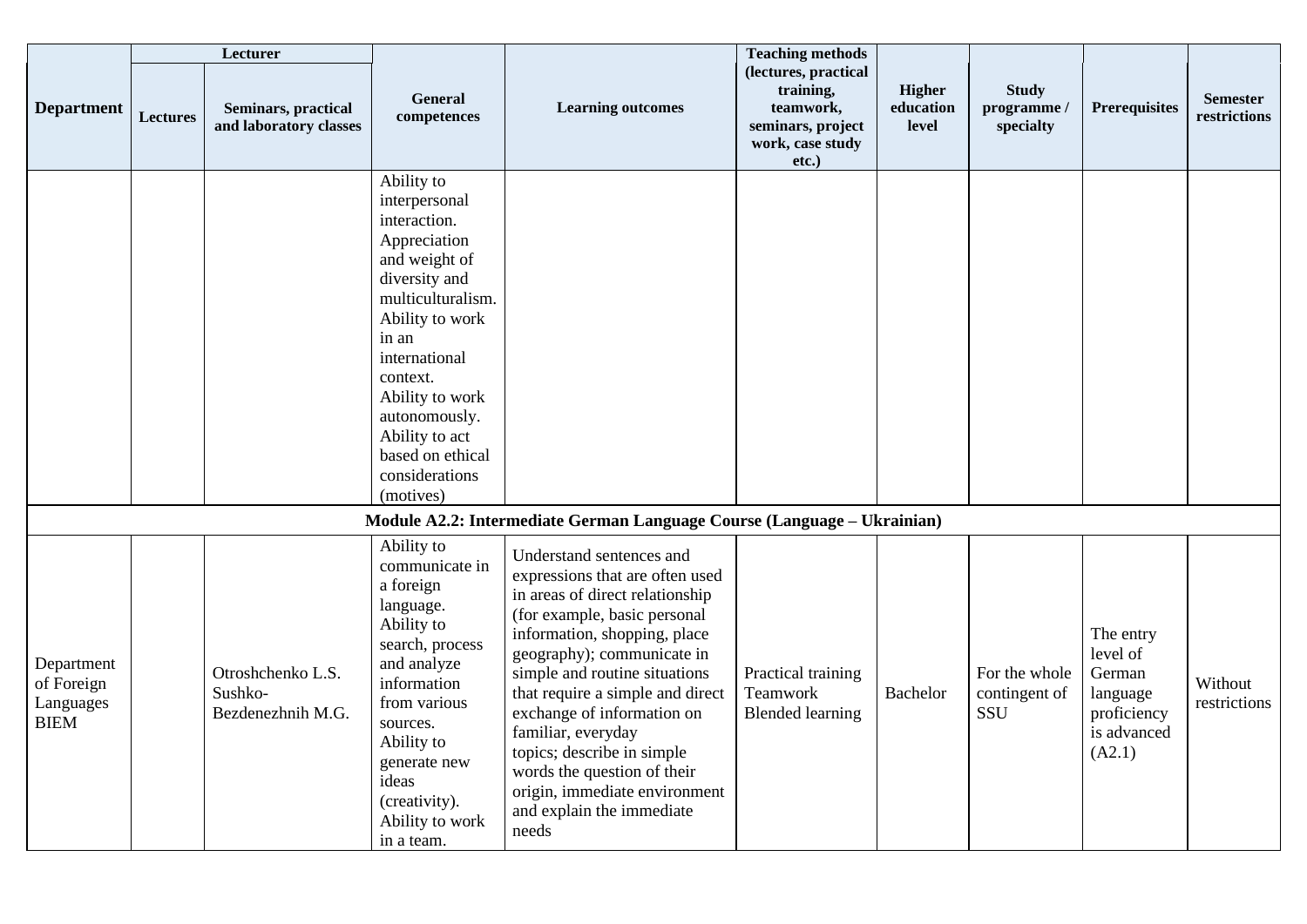|                                                      |                 | Lecturer                                          |                                                                                                                                                                                                                                                                                      |                                                                                                                                                                                                                                                                                                                                                                                                                                                                                         | <b>Teaching methods</b>                                                                          |                                     |                                              |                                                                    |                                 |
|------------------------------------------------------|-----------------|---------------------------------------------------|--------------------------------------------------------------------------------------------------------------------------------------------------------------------------------------------------------------------------------------------------------------------------------------|-----------------------------------------------------------------------------------------------------------------------------------------------------------------------------------------------------------------------------------------------------------------------------------------------------------------------------------------------------------------------------------------------------------------------------------------------------------------------------------------|--------------------------------------------------------------------------------------------------|-------------------------------------|----------------------------------------------|--------------------------------------------------------------------|---------------------------------|
| <b>Department</b>                                    | <b>Lectures</b> | Seminars, practical<br>and laboratory classes     | General<br>competences                                                                                                                                                                                                                                                               | <b>Learning outcomes</b>                                                                                                                                                                                                                                                                                                                                                                                                                                                                | (lectures, practical<br>training,<br>teamwork,<br>seminars, project<br>work, case study<br>etc.) | <b>Higher</b><br>education<br>level | <b>Study</b><br>programme<br>specialty       | <b>Prerequisites</b>                                               | <b>Semester</b><br>restrictions |
|                                                      |                 |                                                   | Ability to<br>interpersonal<br>interaction.<br>Appreciation<br>and weight of<br>diversity and<br>multiculturalism.<br>Ability to work<br>in an<br>international<br>context.<br>Ability to work<br>autonomously.<br>Ability to act<br>based on ethical<br>considerations<br>(motives) |                                                                                                                                                                                                                                                                                                                                                                                                                                                                                         |                                                                                                  |                                     |                                              |                                                                    |                                 |
|                                                      |                 |                                                   |                                                                                                                                                                                                                                                                                      | Module B1: Basics of Business Communication in German (Language – Ukrainian)                                                                                                                                                                                                                                                                                                                                                                                                            |                                                                                                  |                                     |                                              |                                                                    |                                 |
| Department<br>of Foreign<br>Languages<br><b>BIEM</b> |                 | Otroshchenko L.S.<br>Sushko-<br>Bezdenezhnih M.G. | Ability to<br>communicate in<br>a foreign<br>language.<br>Ability to learn<br>and master<br>modern<br>knowledge.<br>Ability to<br>search, process<br>and analyze<br>information<br>from various<br>sources.<br>Ability to<br>generate new                                            | Understand the basic ideas of<br>simple clear data from familiar<br>areas that are regularly<br>encountered at work, at<br>university, on vacation;<br>communicate in most of the six<br>situations that may arise when<br>traveling to German-speaking<br>countries.<br>Make coherent messages on<br>topics that are familiar or<br>related to personal interests.<br>Describe impressions, events,<br>dreams, hopes and aspirations,<br>present and justify your<br>opinion and plans | Practical training<br>Teamwork<br><b>Blended learning</b>                                        | <b>Bachelor</b>                     | For the whole<br>contingent of<br><b>SSU</b> | Entry level<br>of<br>ownership<br>in German -<br>average<br>(A2.2) | Without<br>restrictions         |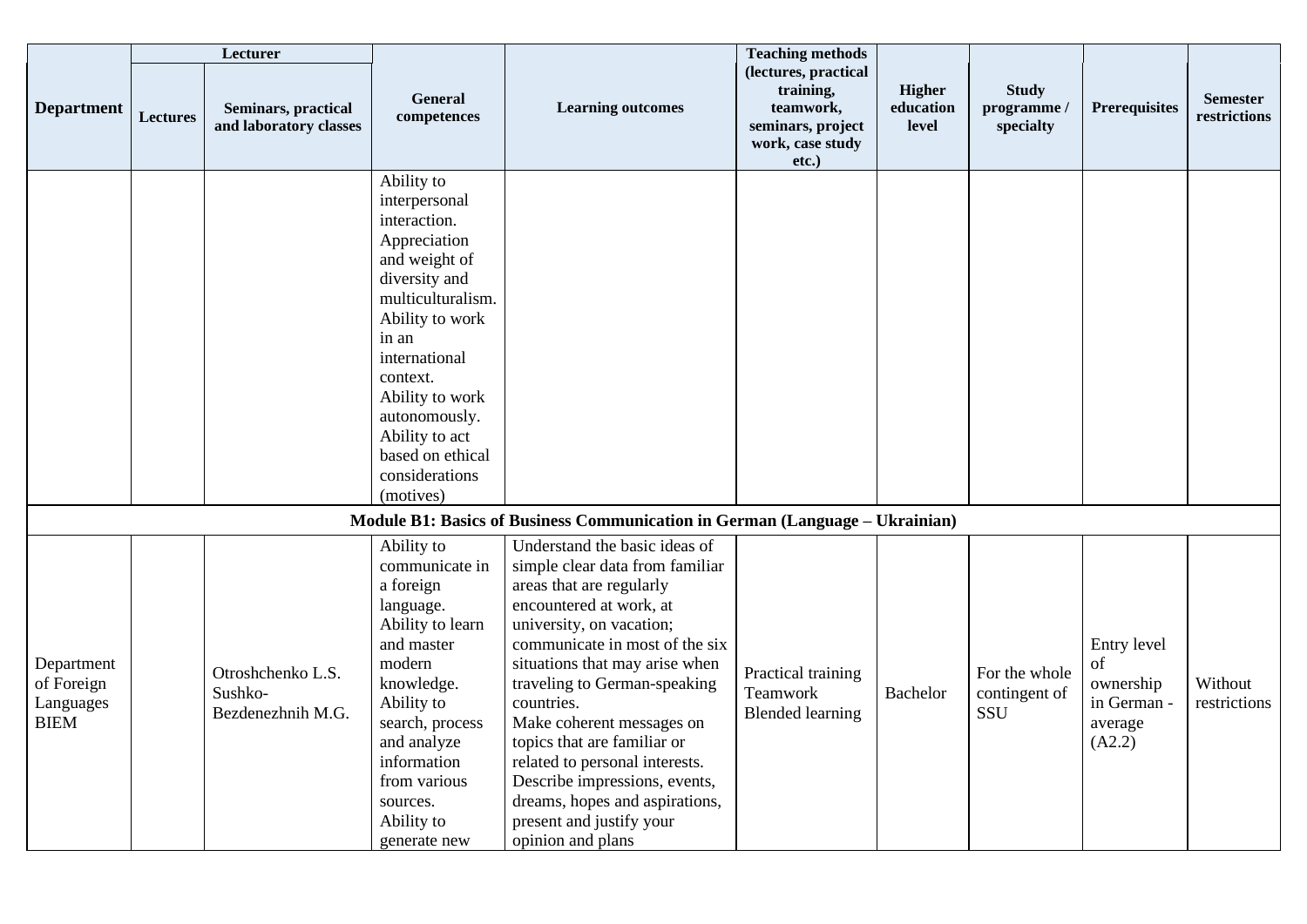|                                                      |                 | Lecturer                                          |                                                                                                                                                                                                                                                                                                             |                                                                                                                                                                                                                                                                                                                                                                                                                  | <b>Teaching methods</b>                                                                          |                                     |                                        |                                                                       |                                 |
|------------------------------------------------------|-----------------|---------------------------------------------------|-------------------------------------------------------------------------------------------------------------------------------------------------------------------------------------------------------------------------------------------------------------------------------------------------------------|------------------------------------------------------------------------------------------------------------------------------------------------------------------------------------------------------------------------------------------------------------------------------------------------------------------------------------------------------------------------------------------------------------------|--------------------------------------------------------------------------------------------------|-------------------------------------|----------------------------------------|-----------------------------------------------------------------------|---------------------------------|
| <b>Department</b>                                    | <b>Lectures</b> | Seminars, practical<br>and laboratory classes     | General<br>competences                                                                                                                                                                                                                                                                                      | <b>Learning outcomes</b>                                                                                                                                                                                                                                                                                                                                                                                         | (lectures, practical<br>training,<br>teamwork,<br>seminars, project<br>work, case study<br>etc.) | <b>Higher</b><br>education<br>level | <b>Study</b><br>programme<br>specialty | <b>Prerequisites</b>                                                  | <b>Semester</b><br>restrictions |
|                                                      |                 |                                                   | ideas<br>(creativity).<br>Ability to work<br>in a team.<br>Ability to<br>interpersonal<br>interaction.<br>Appreciation<br>and weight of<br>diversity and<br>multiculturalism.<br>Ability to work<br>in an<br>international<br>context.<br>Ability to act<br>based on ethical<br>considerations<br>(motives) |                                                                                                                                                                                                                                                                                                                                                                                                                  |                                                                                                  |                                     |                                        |                                                                       |                                 |
|                                                      |                 |                                                   |                                                                                                                                                                                                                                                                                                             | Module B2: Business Communication in German (Language - Ukrainian)                                                                                                                                                                                                                                                                                                                                               |                                                                                                  |                                     |                                        |                                                                       |                                 |
| Department<br>of Foreign<br>Languages<br><b>BIEM</b> |                 | Otroshchenko L.S.<br>Sushko-<br>Bezdenezhnih M.G. | Ability to<br>communicate in<br>a foreign<br>language.<br>Ability to learn<br>and master<br>modern<br>knowledge.<br>Ability to<br>search, process<br>and analyze<br>information<br>from various<br>sources.                                                                                                 | Demonstrate adequate<br>language behaviour in a<br>professional environment,<br>including participation in<br>meetings and negotiations,<br>conducting business<br>conversations by telephone,<br>understanding written and oral<br>job descriptions and orders,<br>conducting business<br>correspondence and working<br>documentation, invoicing, etc.<br>The program provides for the<br>improvement of speech | Practical training<br>Teamwork<br><b>Blended learning</b>                                        | Bachelor                            | For the whole<br>contingent<br>of SSU  | Entry level<br>of<br>ownership<br>in German -<br>borderline<br>(B1.1) | Without<br>restrictions         |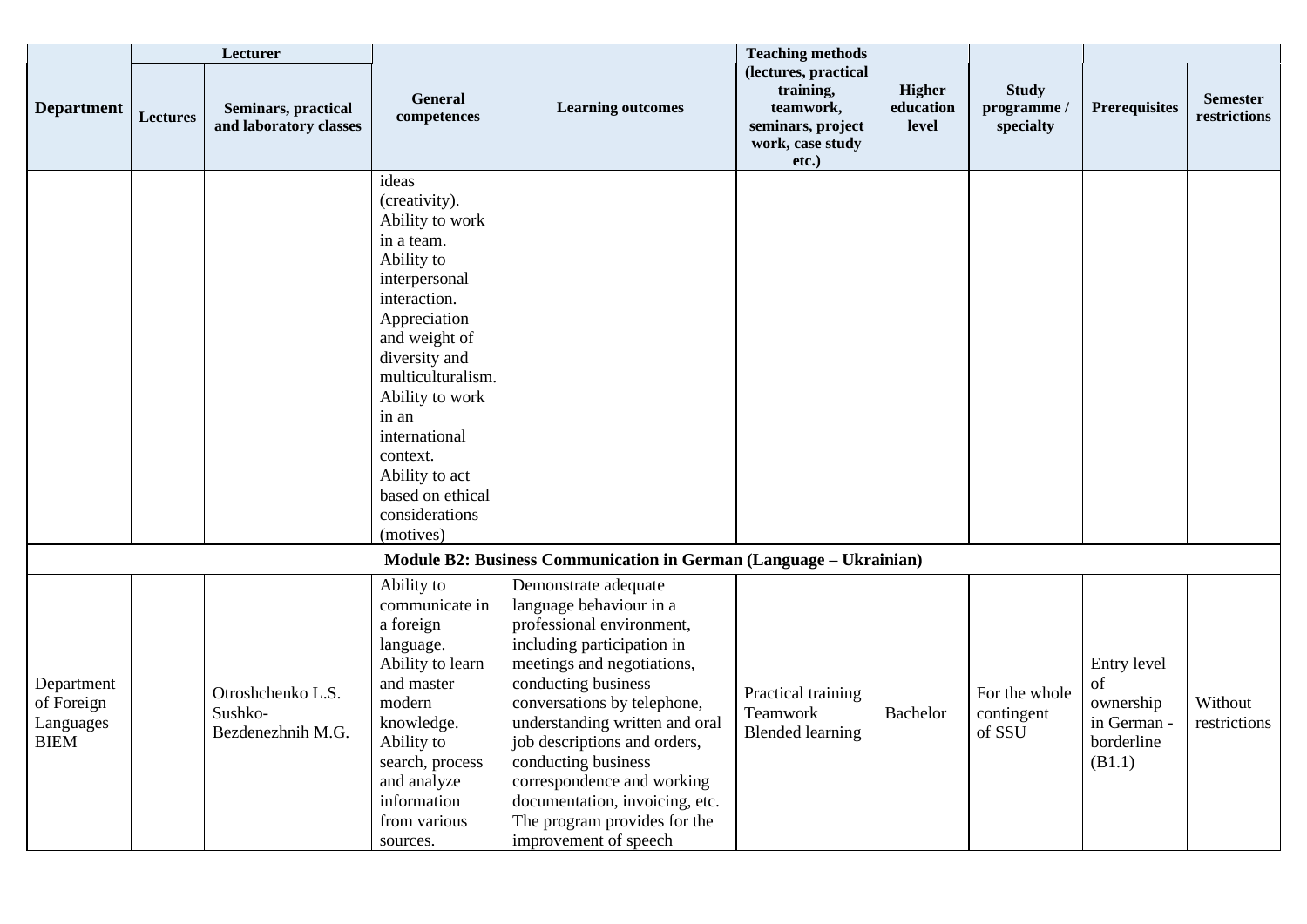|                                                      |          | Lecturer                                      |                                                                                                                                                                                                                                                                                                                                           |                                                                                                                                                                                                                                                                                                                                                                                                              | <b>Teaching methods</b>                                                                          |                                     |                                        |                                                                     |                                 |
|------------------------------------------------------|----------|-----------------------------------------------|-------------------------------------------------------------------------------------------------------------------------------------------------------------------------------------------------------------------------------------------------------------------------------------------------------------------------------------------|--------------------------------------------------------------------------------------------------------------------------------------------------------------------------------------------------------------------------------------------------------------------------------------------------------------------------------------------------------------------------------------------------------------|--------------------------------------------------------------------------------------------------|-------------------------------------|----------------------------------------|---------------------------------------------------------------------|---------------------------------|
| <b>Department</b>                                    | Lectures | Seminars, practical<br>and laboratory classes | General<br>competences                                                                                                                                                                                                                                                                                                                    | <b>Learning outcomes</b>                                                                                                                                                                                                                                                                                                                                                                                     | (lectures, practical<br>training,<br>teamwork,<br>seminars, project<br>work, case study<br>etc.) | <b>Higher</b><br>education<br>level | <b>Study</b><br>programme<br>specialty | <b>Prerequisites</b>                                                | <b>Semester</b><br>restrictions |
|                                                      |          |                                               | Ability to<br>generate new<br>ideas<br>(creativity).<br>Ability to work<br>in a team.<br>Ability to<br>interpersonal<br>interaction.<br>Appreciation<br>and weight of<br>diversity and<br>multiculturalism.<br>Ability to work<br>in an<br>international<br>context.<br>Ability to act<br>based on ethical<br>considerations<br>(motives) | training from the level of $A2 +$<br>/ B1.1 to the level of B1.2                                                                                                                                                                                                                                                                                                                                             |                                                                                                  |                                     |                                        |                                                                     |                                 |
|                                                      |          |                                               |                                                                                                                                                                                                                                                                                                                                           | Module A: German for Work in the Hotel and Restaurant Business (Language – Ukrainian)                                                                                                                                                                                                                                                                                                                        |                                                                                                  |                                     |                                        |                                                                     |                                 |
| Department<br>of Foreign<br>Languages<br><b>BIEM</b> |          | Sushko-<br>Bezdenezhnih M.G.                  | Ability to<br>communicate in<br>a foreign<br>language.<br>Ability to work<br>in a team.<br>Ability to<br>interpersonal<br>interaction.<br>Appreciation<br>and weight of<br>diversity and<br>multiculturalism.                                                                                                                             | Have a sufficient range of<br>lexical items thematically<br>related to work in the hotel and<br>restaurant business<br>(gastronomy, room equipment,<br>rules for the use of household<br>appliances, etc.).<br>Communicate on topics related<br>to professional situations.<br>Be able to respond to typical<br>professional problem situations<br>with the use of adequate means<br>of the German language. | Practical training<br>Teamwork<br><b>Blended learning</b>                                        | Bachelor                            | For the whole<br>contingent of<br>SSU  | Entry level<br>of<br>ownership<br>in German -<br>elementary<br>(A1) | Without<br>restrictions         |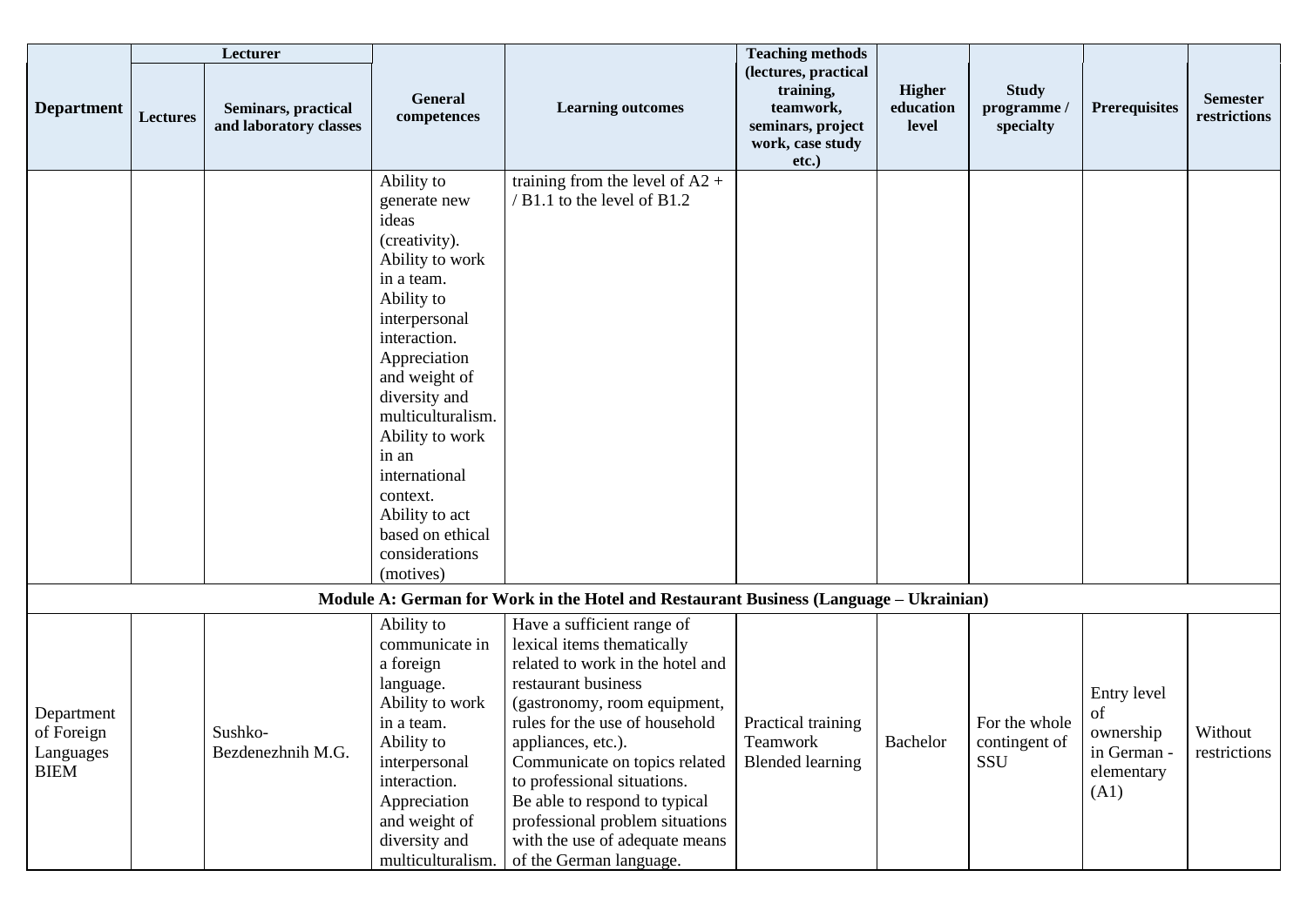|                                                      |                 | Lecturer                                                                                                                                                                 |                                                                                                                                                                                                                          |                                                                                                                                                                                                                                                                                                                                                                            | <b>Teaching methods</b>                                                                             |                                     |                                                                                                                                                                                                             |                                                                                                        |                                 |
|------------------------------------------------------|-----------------|--------------------------------------------------------------------------------------------------------------------------------------------------------------------------|--------------------------------------------------------------------------------------------------------------------------------------------------------------------------------------------------------------------------|----------------------------------------------------------------------------------------------------------------------------------------------------------------------------------------------------------------------------------------------------------------------------------------------------------------------------------------------------------------------------|-----------------------------------------------------------------------------------------------------|-------------------------------------|-------------------------------------------------------------------------------------------------------------------------------------------------------------------------------------------------------------|--------------------------------------------------------------------------------------------------------|---------------------------------|
| <b>Department</b>                                    | <b>Lectures</b> | Seminars, practical<br>and laboratory classes                                                                                                                            | <b>General</b><br>competences                                                                                                                                                                                            | <b>Learning outcomes</b>                                                                                                                                                                                                                                                                                                                                                   | (lectures, practical<br>training,<br>teamwork,<br>seminars, project<br>work, case study<br>$etc.$ ) | <b>Higher</b><br>education<br>level | <b>Study</b><br>programme<br>specialty                                                                                                                                                                      | <b>Prerequisites</b>                                                                                   | <b>Semester</b><br>restrictions |
|                                                      |                 |                                                                                                                                                                          | Ability to work<br>in an<br>international<br>context.<br>Ability to work<br>autonomously.<br>Ability to act<br>based on ethical<br>considerations<br>(motives).<br>Ability to<br>identify, pose<br>and solve<br>problems | Understand written and oral<br>information related to the<br>professional field                                                                                                                                                                                                                                                                                            |                                                                                                     |                                     |                                                                                                                                                                                                             |                                                                                                        |                                 |
|                                                      |                 |                                                                                                                                                                          |                                                                                                                                                                                                                          | English for Independent External Evaluation (Language - Ukrainian)                                                                                                                                                                                                                                                                                                         |                                                                                                     |                                     |                                                                                                                                                                                                             |                                                                                                        |                                 |
| Department<br>of Foreign<br>Languages<br><b>BIEM</b> |                 | Kozlovskaya G.B.<br>Leshchenko O.I.<br>Lyashenko I.V.<br>Milenkova R.V.<br>Otroshchenko L.S.<br>Khodtseva A.O.<br>Medvedevskaya D.O.<br>Skarlupin Yu.A.<br>Turchina T.V. | Ability to<br>communicate in<br>a foreign<br>language<br>Ability to learn<br>and master<br>modern<br>knowledge.<br>Ability to work<br>autonomously                                                                       | To have strategies for<br>performing test tasks when<br>compiling an external<br>examination in a foreign<br>language when entering the<br>master's program.<br>Understand the main idea,<br>details and hidden intentions of<br>the author while reading the<br>English text.<br>Have the necessary vocabulary<br>and a set of knowledge of the<br>English grammar system | Interactive<br>workshops                                                                            | <b>Bachelor</b>                     | For the whole<br>contingent<br>NI BIEM,<br>NO law.<br>For the<br>contingent of<br>the Medical<br>Institute:<br>017 Physical<br>culture and<br>sports<br>227 Physical<br>therapy,<br>occupational<br>therapy | Entry level<br>of English<br>language<br>proficiency -<br>initial (A2),<br>average $(B1)$<br>and above | Without<br>limits               |
|                                                      |                 |                                                                                                                                                                          |                                                                                                                                                                                                                          | German language for Independent External Evaluation (Language – Ukrainian)                                                                                                                                                                                                                                                                                                 |                                                                                                     |                                     |                                                                                                                                                                                                             |                                                                                                        |                                 |
| Department<br>of Foreign<br>Languages<br><b>BIEM</b> |                 | Sushko-<br>Bezdenezhnih M.G.<br>Otroshchenko L.S.                                                                                                                        | Ability to<br>communicate in<br>a foreign<br>language                                                                                                                                                                    | Have strategies for performing<br>test tasks in the preparation of<br>external examinations in a                                                                                                                                                                                                                                                                           | Interactive<br>workshops                                                                            | Bachelor                            | For the whole<br>contingent<br>NNI BIEM,<br>NO law.                                                                                                                                                         | Entrance<br>level of<br>German<br>language                                                             | Without<br>limits               |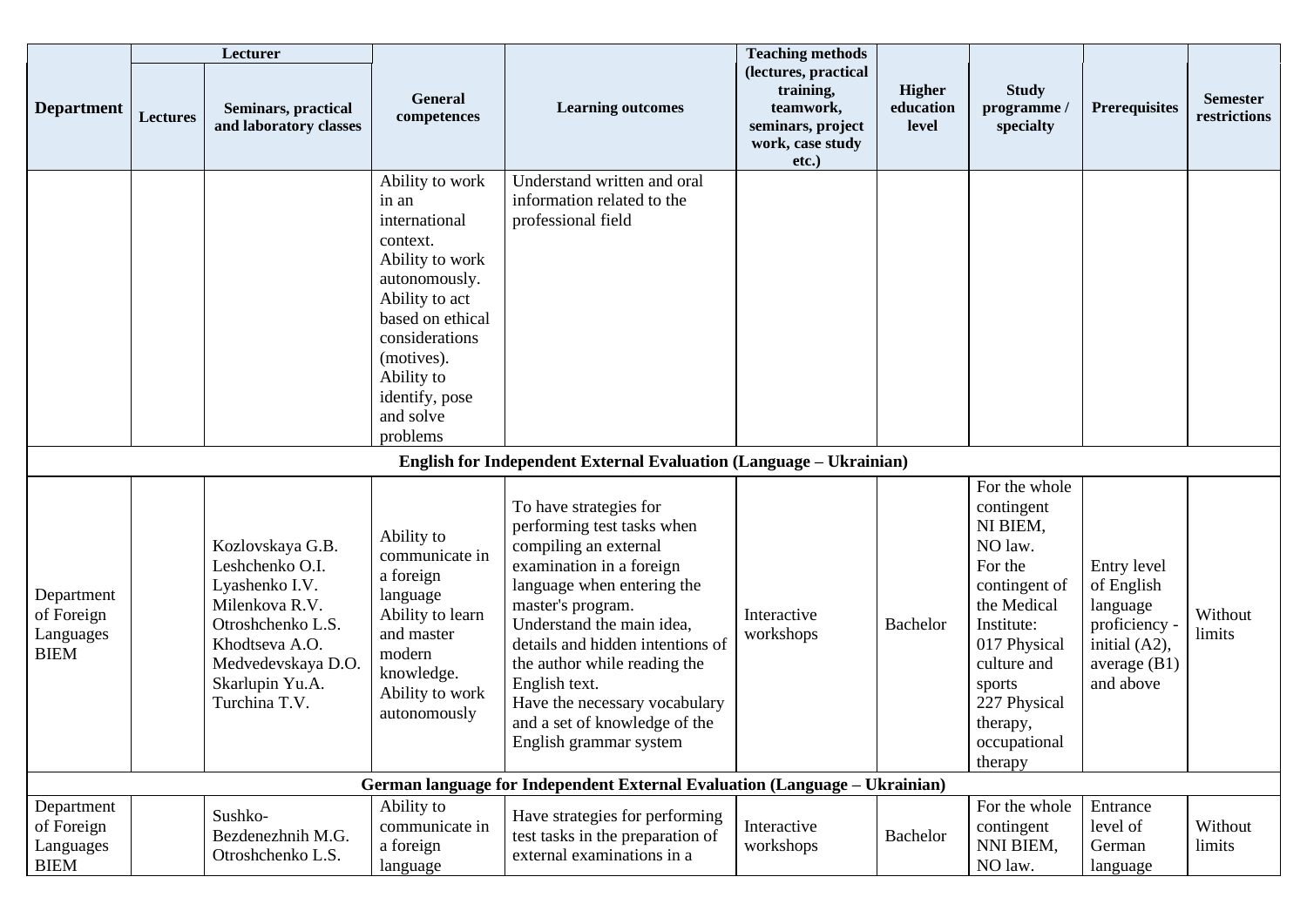|                                      |                                                                               | Lecturer                                      |                                                                                           |                                                                                                                                                                                                                                                                                                                                       | <b>Teaching methods</b>                                                                             |                                     |                                                                                                                                                       |                                                                   |                                 |
|--------------------------------------|-------------------------------------------------------------------------------|-----------------------------------------------|-------------------------------------------------------------------------------------------|---------------------------------------------------------------------------------------------------------------------------------------------------------------------------------------------------------------------------------------------------------------------------------------------------------------------------------------|-----------------------------------------------------------------------------------------------------|-------------------------------------|-------------------------------------------------------------------------------------------------------------------------------------------------------|-------------------------------------------------------------------|---------------------------------|
| <b>Department</b>                    | <b>Lectures</b>                                                               | Seminars, practical<br>and laboratory classes | General<br>competences                                                                    | <b>Learning outcomes</b>                                                                                                                                                                                                                                                                                                              | (lectures, practical<br>training,<br>teamwork,<br>seminars, project<br>work, case study<br>$etc.$ ) | <b>Higher</b><br>education<br>level | <b>Study</b><br>programme/<br>specialty                                                                                                               | <b>Prerequisites</b>                                              | <b>Semester</b><br>restrictions |
|                                      |                                                                               |                                               | Ability to learn<br>and master<br>modern<br>knowledge.<br>Ability to work<br>autonomously | foreign language when<br>entering the master's program.<br>Understand the main idea,<br>details and hidden intentions of<br>the author while reading a<br>German text.<br>Have the necessary vocabulary<br>and a set of knowledge of the<br>grammatical system of the<br>German language                                              |                                                                                                     |                                     | For the<br>contingent of<br>the Medical<br>Institute:<br>017 Physical<br>culture and<br>sports<br>227 Physical<br>therapy,<br>occupational<br>therapy | proficiency -<br>beginner<br>(A2),<br>average $(B1)$<br>and above |                                 |
|                                      |                                                                               |                                               |                                                                                           | English Language: Language Tests (Language - Ukrainian)                                                                                                                                                                                                                                                                               |                                                                                                     |                                     |                                                                                                                                                       |                                                                   |                                 |
| Department<br>of German<br>Philology |                                                                               | Ovsyanko A. L.<br>Zhulavska O.O.              | Ability to<br>communicate in<br>a foreign<br>language                                     | Master the method of<br>performing test tasks when<br>taking a single entrance exam<br>in English for master's degree<br>and international tests;<br>be able to determine the<br>structure of the text and<br>recognize the logical<br>connections between its<br>parts; use lexical units and<br>grammatical structures<br>correctly | Interactive<br>classes,<br>teamwork                                                                 | Without<br>restrictions             | For the entire<br>contingent of<br>applicants,<br>in addition to<br>the specialty<br>035 Philology                                                    | There are no<br>input<br>requirements                             | Without<br>restrictions         |
|                                      |                                                                               |                                               |                                                                                           | Translation of Diplomatic Protocol and Etiquette (Language - Ukrainian)                                                                                                                                                                                                                                                               |                                                                                                     |                                     |                                                                                                                                                       |                                                                   |                                 |
| Department<br>of German<br>Philology |                                                                               | Chernik M.V.<br>Ovsyanko O.L.                 | Ability to work<br>in an<br>international<br>context                                      | Determine the tactics and<br>potential of communication<br>with experts from other fields;<br>optimize information<br>management; plan work in an<br>international environment and<br>use English for these purposes.                                                                                                                 | Interactive<br>classes,<br>teamwork                                                                 | Without<br>restrictions             | For the entire<br>contingent of<br>applicants,<br>in addition to<br>the specialty<br>035 Philology                                                    | <b>Basic</b><br>knowledge<br>of English                           | Without<br>restrictions         |
|                                      | <b>English Language of International Communication (Language - Ukrainian)</b> |                                               |                                                                                           |                                                                                                                                                                                                                                                                                                                                       |                                                                                                     |                                     |                                                                                                                                                       |                                                                   |                                 |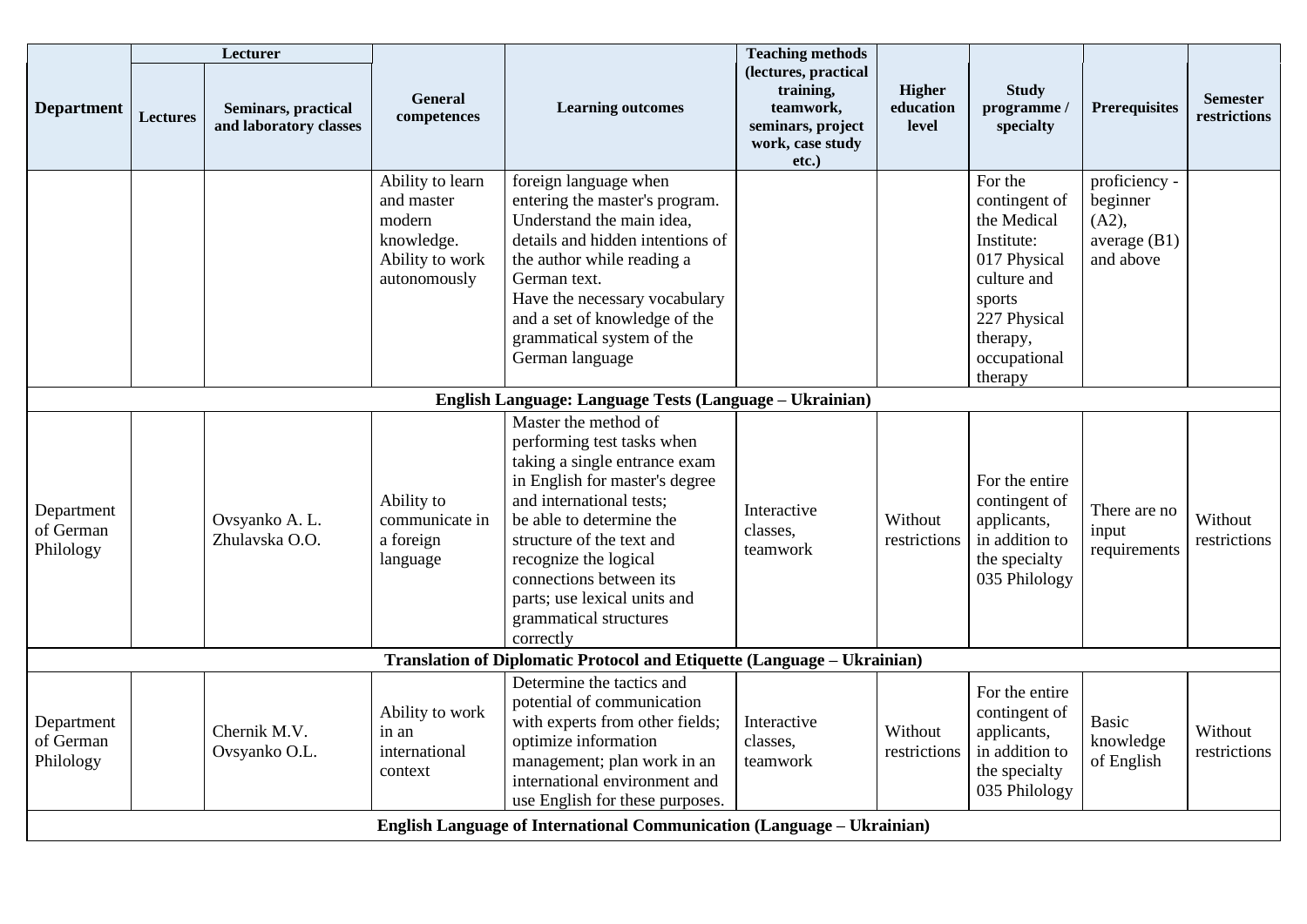|                                             | <b>Lecturer</b> |                                                                                                                                                                                                                                               |                                                       |                                                                                                                                                                                                                                                                               | <b>Teaching methods</b>                                                                             |                                     |                                                                                                    |                                                                                                                         |                                 |
|---------------------------------------------|-----------------|-----------------------------------------------------------------------------------------------------------------------------------------------------------------------------------------------------------------------------------------------|-------------------------------------------------------|-------------------------------------------------------------------------------------------------------------------------------------------------------------------------------------------------------------------------------------------------------------------------------|-----------------------------------------------------------------------------------------------------|-------------------------------------|----------------------------------------------------------------------------------------------------|-------------------------------------------------------------------------------------------------------------------------|---------------------------------|
| <b>Department</b>                           | <b>Lectures</b> | Seminars, practical<br>and laboratory classes                                                                                                                                                                                                 | <b>General</b><br>competences                         | <b>Learning outcomes</b>                                                                                                                                                                                                                                                      | (lectures, practical<br>training,<br>teamwork,<br>seminars, project<br>work, case study<br>$etc.$ ) | <b>Higher</b><br>education<br>level | <b>Study</b><br>programme<br>specialty                                                             | <b>Prerequisites</b>                                                                                                    | <b>Semester</b><br>restrictions |
| Department<br>of Foreign<br>Languages       |                 | Diadechko A.M.<br>Zolotova S.G.<br>Mikhno S.V.<br>Mulina N.I.<br>Gladchenko O.R.<br>Usenko N.M.<br>Podolkova S.V.<br>Kurochkina V.S.<br>Bashlak I.A.<br>Malovana N.V.<br>Simonenko N.O.<br>Nefedchenko O.I.<br>Pochatko T.V.<br>Plokhuta T.M. | Ability to work<br>in an<br>international<br>context  | Be able to communicate on<br>topics related to personal and<br>academic communication.<br>Ask questions and respond to<br>questions to obtain the<br>necessary information                                                                                                    | Practical training,<br>teamwork                                                                     | Without<br>restrictions             | For the entire<br>contingent of<br>applicants,<br>in addition to<br>the specialty<br>035 Philology | Entry level<br>of English -<br>average<br>$(A2-B1)$                                                                     | Without<br>restrictions         |
|                                             |                 |                                                                                                                                                                                                                                               |                                                       | <b>English Language of Science and Technology (Language - Ukrainian)</b>                                                                                                                                                                                                      |                                                                                                     |                                     |                                                                                                    |                                                                                                                         |                                 |
| Department<br>of Foreign<br>Languages       |                 | Diadechko A.M.<br>Zolotova S.G.<br>Mikhno S.V.<br>Bashlak I.A.<br>Malovana N.V.                                                                                                                                                               | Ability to<br>communicate in<br>a foreign<br>language | Be able to communicate on<br>topics related to personal and<br>academic communication.<br>Ask questions and respond to<br>questions to obtain the<br>necessary information                                                                                                    | Practical classes.<br>teamwork,<br>blended learning                                                 | Without<br>restrictions             | For the entire<br>contingent of<br>applicants,<br>in addition to<br>the specialty<br>035 Philology | The entry<br>level of<br>English<br>proficiency<br>is high<br>$(B1-B2)$                                                 | Without<br>restrictions         |
|                                             |                 |                                                                                                                                                                                                                                               |                                                       | <b>English for Beginners (Language - Ukrainian)</b>                                                                                                                                                                                                                           |                                                                                                     |                                     |                                                                                                    |                                                                                                                         |                                 |
| Department<br>of Foreign<br>Languages       |                 | Pochatko T.V.<br>Usenko N.M.                                                                                                                                                                                                                  | Ability to<br>communicate in<br>a foreign<br>language | Improve the ability to<br>communicate in situations that<br>require simple and direct<br>exchange of information on<br>familiar, everyday<br>topics; describe in simple<br>words the question of their<br>origin, immediate environment<br>and explain the immediate<br>needs | Practical classes.<br>teamwork                                                                      | Without<br>restrictions             | For the entire<br>contingent of<br>applicants,<br>in addition to<br>the specialty<br>035 Philology | Zero<br>level. The<br>student must<br>have<br>elementary<br>knowledge<br>of the<br>grammar of<br>the native<br>language | Without<br>restrictions         |
| French for Beginners (Language - Ukrainian) |                 |                                                                                                                                                                                                                                               |                                                       |                                                                                                                                                                                                                                                                               |                                                                                                     |                                     |                                                                                                    |                                                                                                                         |                                 |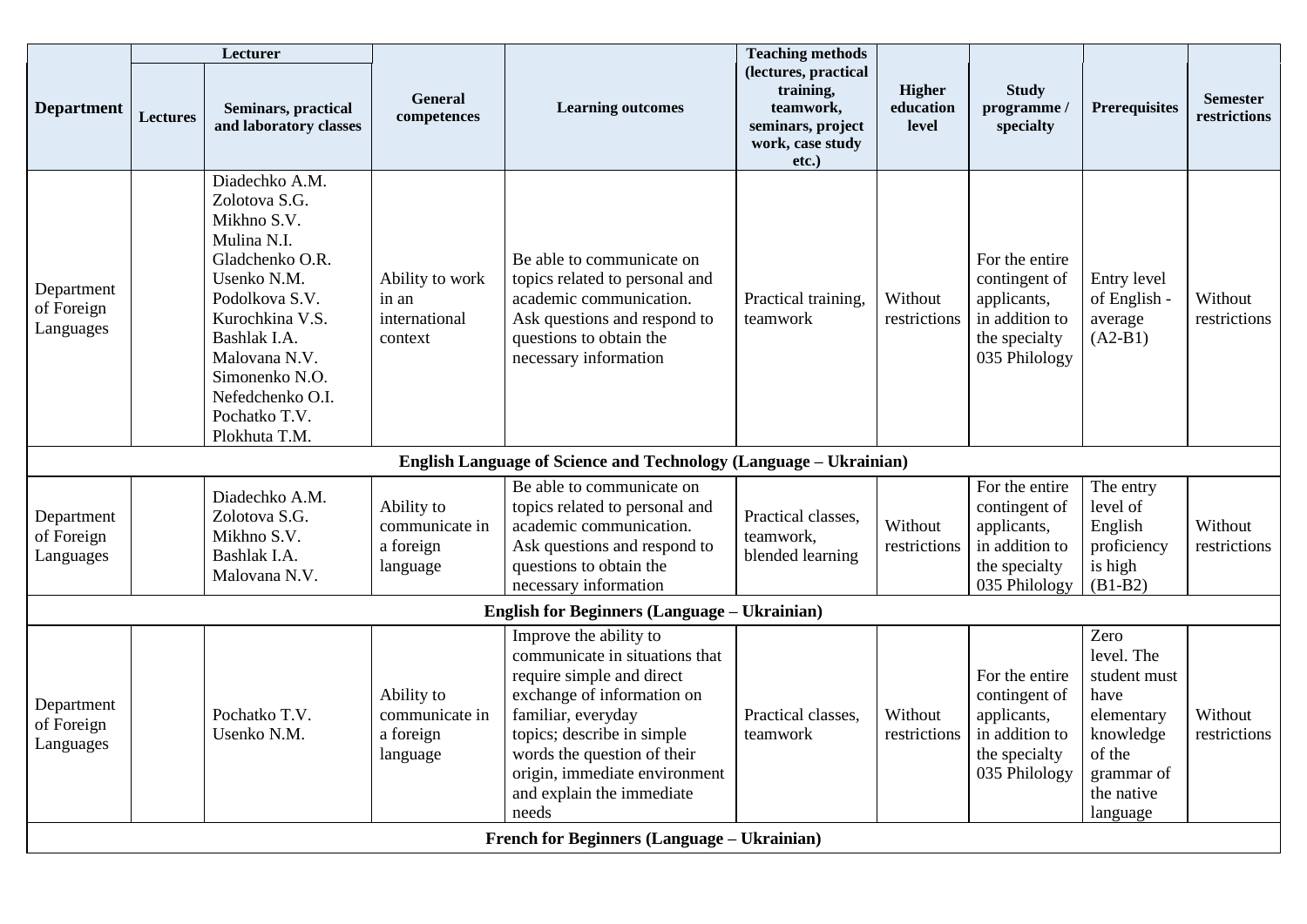|                                                                          | Lecturer        |                                                                                          |                                                                                                                                                                                                                                        |                                                                                                                                                                                                                                                                                             | <b>Teaching methods</b>                                                                                                                  |                              |                                                                                                    |                                                                                                                         |                                 |
|--------------------------------------------------------------------------|-----------------|------------------------------------------------------------------------------------------|----------------------------------------------------------------------------------------------------------------------------------------------------------------------------------------------------------------------------------------|---------------------------------------------------------------------------------------------------------------------------------------------------------------------------------------------------------------------------------------------------------------------------------------------|------------------------------------------------------------------------------------------------------------------------------------------|------------------------------|----------------------------------------------------------------------------------------------------|-------------------------------------------------------------------------------------------------------------------------|---------------------------------|
| <b>Department</b>                                                        | <b>Lectures</b> | Seminars, practical<br>and laboratory classes                                            | <b>General</b><br>competences                                                                                                                                                                                                          | <b>Learning outcomes</b>                                                                                                                                                                                                                                                                    | (lectures, practical<br>training,<br>teamwork,<br>seminars, project<br>work, case study<br>etc.)                                         | Higher<br>education<br>level | <b>Study</b><br>programme<br>specialty                                                             | <b>Prerequisites</b>                                                                                                    | <b>Semester</b><br>restrictions |
| Department<br>of Foreign<br>Languages                                    |                 | Aleksakhina<br>T.O.<br>Kozachenko Yu.S.                                                  | Ability to<br>communicate in<br>a foreign<br>language                                                                                                                                                                                  | Improve the ability to<br>communicate in situations that<br>require simple and direct<br>exchange of information on<br>familiar, everyday<br>topics; describe in simple<br>words the question of its<br>origin, the immediate<br>environment and explain the<br>immediate needs             | Practical classes,<br>teamwork                                                                                                           | Without<br>restrictions      | For the whole<br>contingent of<br>applicants                                                       | Zero<br>level. The<br>student must<br>have<br>elementary<br>knowledge<br>of the<br>grammar of<br>the native<br>language | Without<br>restrictions         |
| <b>English Language: Communication Strategies (Language – Ukrainian)</b> |                 |                                                                                          |                                                                                                                                                                                                                                        |                                                                                                                                                                                                                                                                                             |                                                                                                                                          |                              |                                                                                                    |                                                                                                                         |                                 |
| Department<br>of Foreign<br>Languages                                    |                 | Tatsenko N.V.<br>Plokhuta T.M.                                                           | Ability to<br>communicate in<br>a foreign<br>language.<br>Appreciation<br>and weight of<br>diversity and<br>multiculturalism.<br>Ability to work<br>in an<br>international<br>environment.<br>Interpersonal<br>skills and<br>abilities | Successfully communicate in<br>the domestic, social,<br>professional, and educational<br>spheres.<br>Apply knowledge of<br>expressive means of speech,<br>rules of rhetoric, empathic<br>communication, speech<br>etiquette to achieve a<br>successful pragmatic result of<br>communication | Practical classes,<br>educational game,<br>educational<br>discussion,<br>exchange of<br>ideas, (think-pair-<br>share), project<br>method | Without<br>restrictions      | For the entire<br>contingent of<br>applicants,<br>in addition to<br>the specialty<br>035 Philology | The entry<br>level of<br>English<br>language<br>proficiency<br>is high<br>$(B1-B2)$                                     | Without<br>restrictions         |
|                                                                          |                 |                                                                                          |                                                                                                                                                                                                                                        | <b>English for Physicians (Language - Ukrainian)</b>                                                                                                                                                                                                                                        |                                                                                                                                          |                              |                                                                                                    |                                                                                                                         |                                 |
| Department<br>of Foreign<br>Languages                                    |                 | Kozachenko Yu.S.<br>Usenko<br>N.O.<br>Simonenko N.O.<br>Kurochkina V.S.<br>Malovana N.V. | Ability to<br>communicate in<br>a foreign<br>language                                                                                                                                                                                  | Improve the ability to<br>communicate in situations that<br>require simple and direct<br>exchange of information on<br>medical topics; describe the<br>body's systems, analyze<br>medical histories and                                                                                     | Interactive<br>classes, practical<br>classes,<br>individual work,<br>problem classes,<br>discussions, and<br>debates                     | Without<br>restrictions      | For the entire<br>contingent of<br>medical<br>institute<br>applicants,<br>except for               | Learning<br>English in<br>the first year                                                                                | Without<br>restrictions         |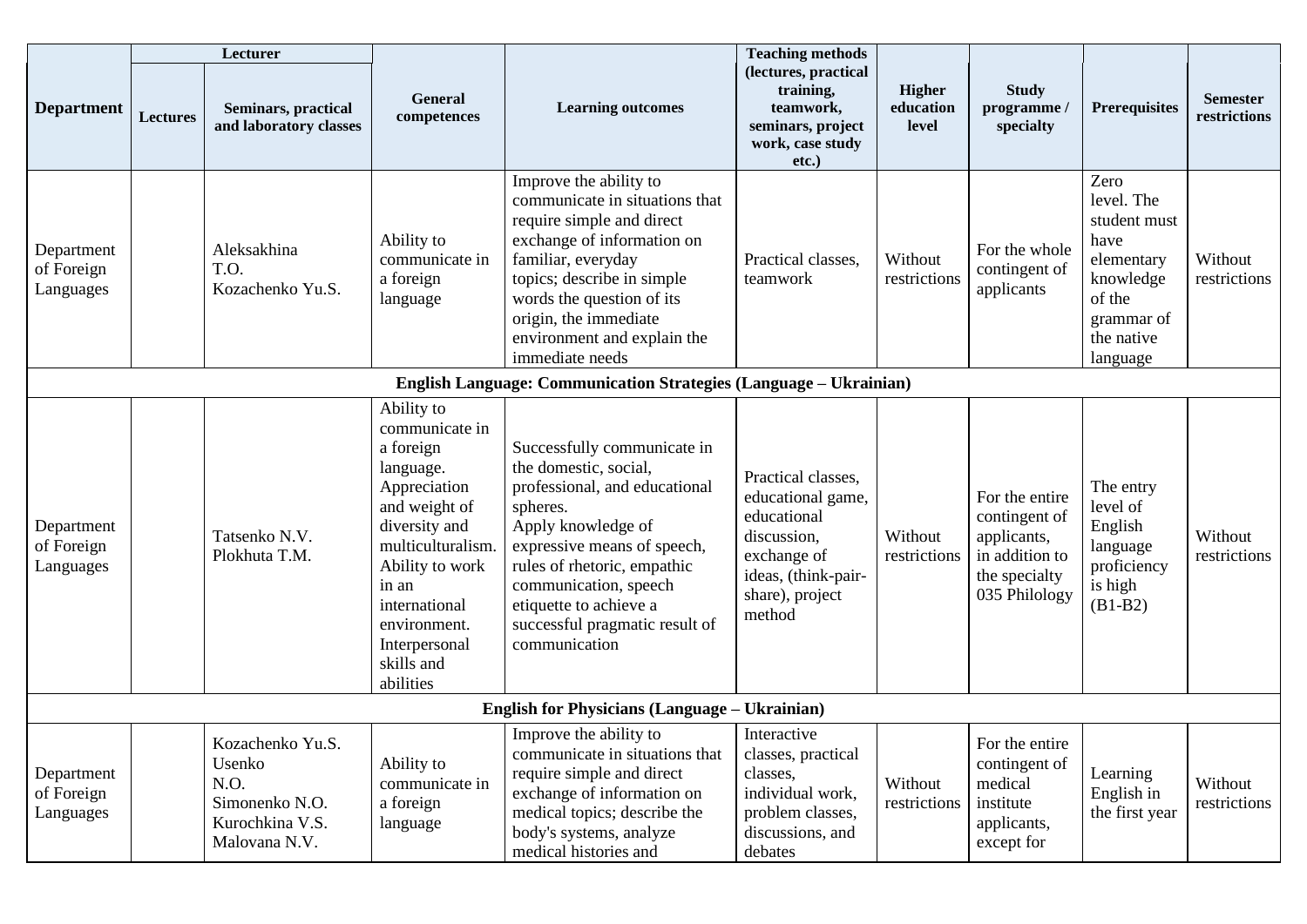|                                                                 | <b>Lecturer</b>                                        |                                                                                                                                                                                                                                                    |                                                       |                                                                                                                                                                                                                                                                           | <b>Teaching methods</b>                                                                             |                                     |                                                                                                                   |                                                                   |                                 |  |
|-----------------------------------------------------------------|--------------------------------------------------------|----------------------------------------------------------------------------------------------------------------------------------------------------------------------------------------------------------------------------------------------------|-------------------------------------------------------|---------------------------------------------------------------------------------------------------------------------------------------------------------------------------------------------------------------------------------------------------------------------------|-----------------------------------------------------------------------------------------------------|-------------------------------------|-------------------------------------------------------------------------------------------------------------------|-------------------------------------------------------------------|---------------------------------|--|
| <b>Department</b>                                               | Lectures                                               | <b>Seminars, practical</b><br>and laboratory classes                                                                                                                                                                                               | <b>General</b><br>competences                         | <b>Learning outcomes</b>                                                                                                                                                                                                                                                  | (lectures, practical<br>training,<br>teamwork,<br>seminars, project<br>work, case study<br>$etc.$ ) | <b>Higher</b><br>education<br>level | <b>Study</b><br>programme<br>specialty                                                                            | <b>Prerequisites</b>                                              | <b>Semester</b><br>restrictions |  |
|                                                                 |                                                        |                                                                                                                                                                                                                                                    |                                                       | determine the main symptoms<br>of diseases                                                                                                                                                                                                                                |                                                                                                     |                                     | foreign<br>students                                                                                               |                                                                   |                                 |  |
|                                                                 | Ukrainian as a Foreign Language (Language - Ukrainian) |                                                                                                                                                                                                                                                    |                                                       |                                                                                                                                                                                                                                                                           |                                                                                                     |                                     |                                                                                                                   |                                                                   |                                 |  |
| Department<br>of Language<br>Training of<br>Foreign<br>Citizens |                                                        | Bidenko L.V.,<br>Burnos E.Yu.,<br>Vorona O.M.,<br>Zavgorodniy V.A.,<br>Dyadchenko G.V.,<br>Pilipenko-Fritsak<br>N.A.,<br>Silka A.A.,<br>Chernyakova A.V.,<br>Zaitseva S.S.,<br>Konyok O.P.,<br>Kazandzhieva M.S.,<br>Klipatska Y.O.,<br>Nabok M.M. | Ability to<br>communicate in<br>a foreign<br>language | It is better to understand and<br>respect the culture, traditions,<br>mental characteristics of the<br>citizens of Ukraine.<br>Apply language skills in<br>everyday communication.<br>Successfully communicate in<br>the social, professional, and<br>educational spheres | Practical training                                                                                  | Without<br>restrictions             | For the entire<br>contingent of<br>foreign<br>students,<br>except for<br>graduates of<br>the medical<br>institute | There are no<br>input<br>requirements                             | Without<br>restrictions         |  |
|                                                                 |                                                        |                                                                                                                                                                                                                                                    |                                                       | Module A1: Ukrainian as a Foreign Language (Level A1) (Language – Ukrainian)                                                                                                                                                                                              |                                                                                                     |                                     |                                                                                                                   |                                                                   |                                 |  |
| Department<br>of Language<br>Training of<br>Foreign<br>Citizens |                                                        | Bidenko L.V.,<br>Burnos E.Yu.,<br>Vorona O.M.,<br>Zavgorodniy V.A.,<br>Dyadchenko G.V.,<br>Pilipenko-Fritsak<br>N.A.,<br>Silka A.A.,<br>Chernyakova A.V.,<br>Zaitseva S.S.<br>Konyok O.P.,<br>Kazandzhieva M.S.,<br>Klipatska Y.O.,<br>Nabok M.M.  | Ability to<br>communicate in<br>a foreign<br>language | Ask questions and respond to<br>questions to get the<br>information you need.<br>Use the Ukrainian language as<br>an independent user.<br>Communicate on topics related<br>to personal and academic<br>communication                                                      | Practical training                                                                                  | Without<br>restrictions             | For the entire<br>contingent of<br>foreign<br>students<br>majoring in<br>222<br>Medicine,<br>221 Dentistry        | Proficiency<br>in the<br>Ukrainian<br>language at<br>the A1 level | Without<br>restrictions         |  |
|                                                                 |                                                        |                                                                                                                                                                                                                                                    |                                                       | Module A2: Ukrainian as a Foreign Language (Level A2) (Language – Ukrainian)                                                                                                                                                                                              |                                                                                                     |                                     |                                                                                                                   |                                                                   |                                 |  |